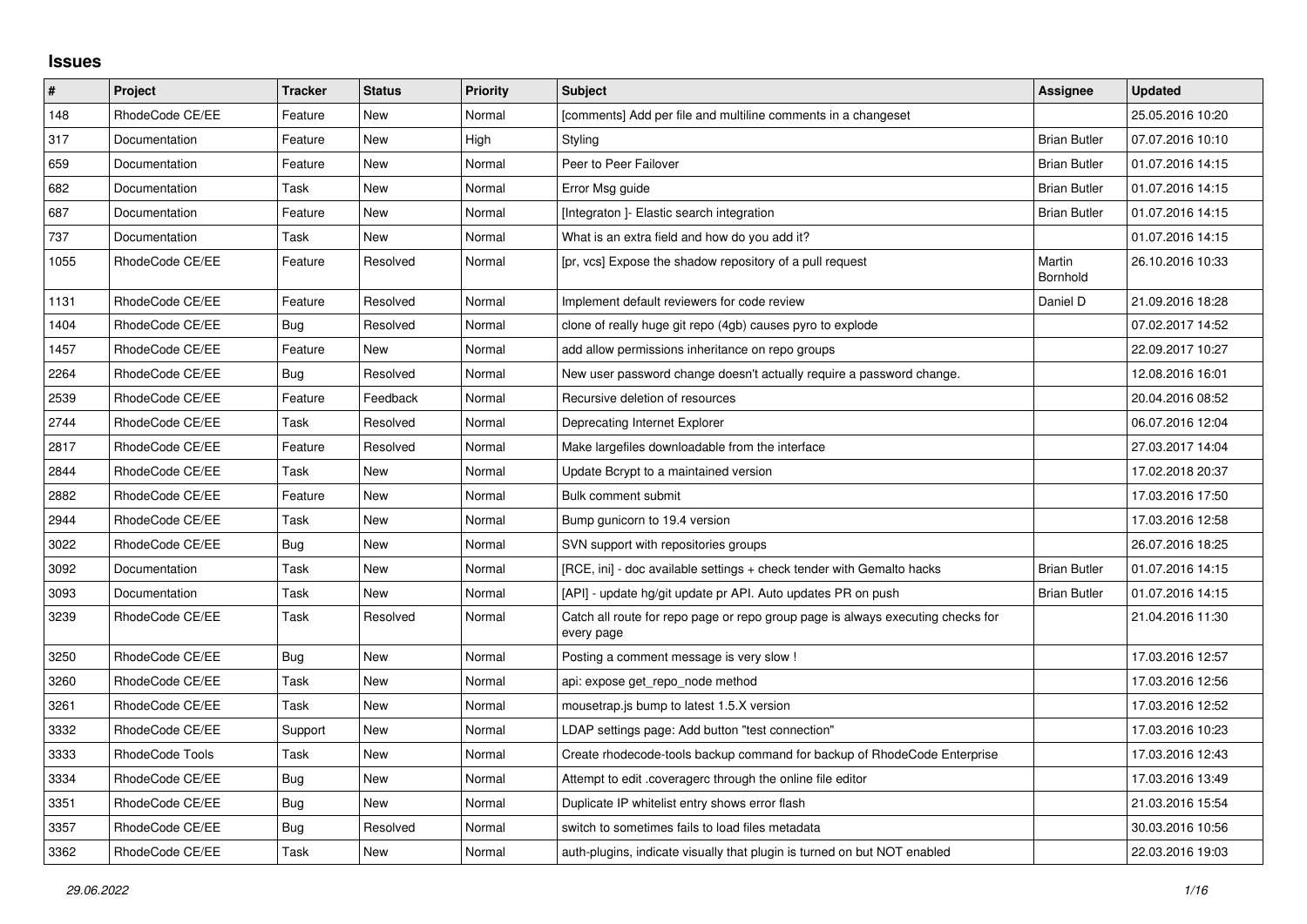| $\vert$ # | Project         | <b>Tracker</b> | <b>Status</b> | <b>Priority</b> | <b>Subject</b>                                                                          | Assignee                     | <b>Updated</b>   |
|-----------|-----------------|----------------|---------------|-----------------|-----------------------------------------------------------------------------------------|------------------------------|------------------|
| 3364      | RhodeCode CE/EE | Support        | New           | High            | Allow Specifying the Commit Message for Pull Request Merges                             |                              | 17.04.2018 21:51 |
| 3372      | RhodeCode CE/EE | Bug            | In Progress   | High            | [Idap, groups] Customer gets an empty list of groups                                    | Mikhail<br>Chernykh          | 08.06.2016 11:32 |
| 3373      | RhodeCode CE/EE | Feature        | <b>New</b>    | Normal          | Allow to create Bookmarks and Branches from UI                                          |                              | 05.04.2016 09:21 |
| 3376      | RhodeCode CE/EE | Task           | <b>New</b>    | Normal          | Repo action plugins                                                                     |                              | 24.03.2016 15:21 |
| 3377      | RhodeCode CE/EE | Task           | New           | Normal          | extra fields types extensions                                                           |                              | 24.03.2016 15:23 |
| 3382      | RhodeCode CE/EE | Bug            | New           | Normal          | download superrepo with subrepos                                                        |                              | 25.03.2016 01:30 |
| 3440      | RhodeCode CE/EE | Feature        | <b>New</b>    | Normal          | [design, ux] mock-up user interface for adding a branch/bookmark                        |                              | 05.04.2016 09:21 |
| 3441      | RhodeCode CE/EE | Bug            | New           | Normal          | [ux] clicking on line in file view scrolls to that line                                 |                              | 05.04.2016 13:35 |
| 3454      | RhodeCode CE/EE | Task           | Feedback      | Normal          | [ce/ee] visually differentiate the two editions                                         | Marcin<br>Kuzminski<br>[CTO] | 10.08.2016 03:30 |
| 3455      | RhodeCode CE/EE | Feature        | <b>New</b>    | Normal          | [ux] commit message search should render entire commit message                          |                              | 07.04.2016 17:50 |
| 3460      | RhodeCode CE/EE | Feature        | New           | Normal          | [ux, frontend] hide "show more" button when there is nothing more to show               |                              | 11.04.2016 13:37 |
| 3472      | RhodeCode CE/EE | Feature        | New           | Normal          | Expose unified hooks that can be used in SSH backend                                    |                              | 14.04.2016 17:54 |
| 3483      | RhodeCode CE/EE | Bug            | <b>New</b>    | Normal          | oauth: disable 3rd party registration if RhodeCode registration is disabled             | Marcin<br>Kuzminski<br>[CTO] | 13.04.2016 12:13 |
| 3484      | RhodeCode CE/EE | Task           | <b>New</b>    | Normal          | oauth: reduce required permissions for 3rd party                                        |                              | 13.04.2016 12:33 |
| 3486      | RhodeCode CE/EE | Feature        | <b>New</b>    | Normal          | expose origin of permission in perm dict for users                                      |                              | 06.06.2016 10:54 |
| 3488      | RhodeCode CE/EE | Bug            | Resolved      | Normal          | [frontend, styling] update icon font                                                    | Lisa Quatmann                | 04.10.2016 13:27 |
| 3504      | RhodeCode CE/EE | Task           | In Progress   | Normal          | [routing] Move static assets under a common prefix                                      |                              | 19.07.2016 12:27 |
| 3549      | RhodeCode CE/EE | Bug            | Resolved      | Normal          | [4.0.0 regression], file source links use last commit id instead of current commit id   | Marcin<br>Kuzminski<br>[CTO] | 21.04.2016 16:10 |
| 3555      | RhodeCode CE/EE | Bug            | Resolved      | Normal          | Then disabled repo location change the panel should explicitly state that it's disabled |                              | 25.04.2016 10:34 |
| 3556      | RhodeCode CE/EE | Task           | Resolved      | Normal          | Disable and rename initial_repo_scan flag                                               | Marcin<br>Kuzminski<br>[CTO] | 22.04.2016 14:33 |
| 3615      | RhodeCode CE/EE | Bug            | New           | Low             | (OperationalError) too many SQL variables on admin journal page                         |                              | 06.05.2016 11:45 |
| 3922      | RhodeCode CE/EE | Bug            | New           | Normal          | svn backend returns different diff to git/hg backends                                   |                              | 11.05.2016 14:29 |
| 3923      | RhodeCode CE/EE | Bug            | New           | Normal          | odd exception on running internal-code                                                  |                              | 09.08.2016 10:54 |
| 3939      | RhodeCode CE/EE | <b>Bug</b>     | New           | Normal          | [ux] changelog filter blank after going back in browser                                 |                              | 18.05.2016 14:50 |
| 3950      | RhodeCode CE/EE | Bug            | Resolved      | Normal          | [ce, ee] trying to merge pr against a deleted branch/bookmark breaks the pr page        | Martin<br>Bornhold           | 27.10.2016 16:12 |
| 3956      | RhodeCode CE/EE | Bug            | New           | Normal          | [ce] - svn commit with all 'None' properties (author, message, etc.)                    |                              | 23.05.2016 17:22 |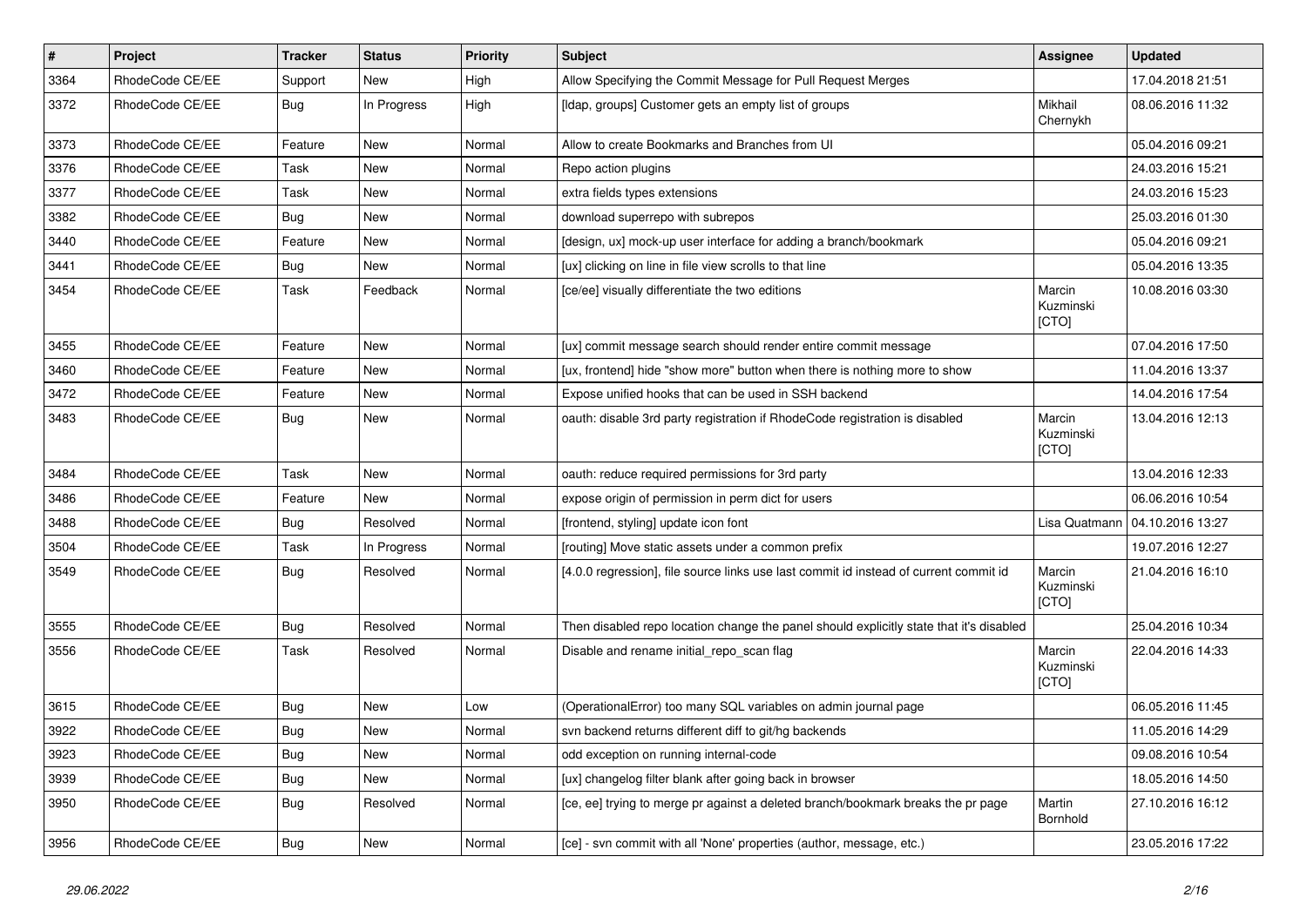| $\pmb{\#}$ | Project              | <b>Tracker</b> | <b>Status</b> | <b>Priority</b> | <b>Subject</b>                                                                      | <b>Assignee</b>              | <b>Updated</b>   |
|------------|----------------------|----------------|---------------|-----------------|-------------------------------------------------------------------------------------|------------------------------|------------------|
| 3963       | RhodeCode CE/EE      | <b>Bug</b>     | New           | Normal          | [ce] Getting a newly added repo via remap/rescan via api gives no data              |                              | 27.05.2016 05:02 |
| 3967       | RhodeCode CE/EE      | Support        | In Progress   | Normal          | Server 500 error                                                                    |                              | 11.08.2016 13:39 |
| 3971       | RhodeCode CE/EE      | Bug            | Resolved      | Normal          | [ce, vcs] Merge requests/Pull requests failing due to rebase problem                | Johannes<br>Bornhold         | 19.07.2016 15:54 |
| 3977       | RhodeCode CE/EE      | Feature        | <b>New</b>    | Normal          | Wiki                                                                                |                              | 05.06.2016 21:11 |
| 3978       | RhodeCode CE/EE      | Feature        | New           | Normal          | Add bug tracker                                                                     |                              | 05.06.2016 21:20 |
| 3979       | RhodeCode CE/EE      | Feature        | New           | Normal          | Add kanban board                                                                    |                              | 05.06.2016 21:20 |
| 3980       | RhodeCode CE/EE      | Feature        | <b>New</b>    | Normal          | Add CI engine                                                                       |                              | 05.06.2016 21:32 |
| 3981       | RhodeCode CE/EE      | Feature        | Resolved      | Normal          | Add cloud hosting like Gitlab, GitHub                                               |                              | 02.03.2020 09:14 |
| 3986       | RhodeCode Appenlight | Bug            | <b>New</b>    | Normal          | table headers should be left aligned                                                |                              | 07.06.2016 11:53 |
| 3987       | RhodeCode Appenlight | Bug            | New           | Normal          | adjust footer so it's consistent with the website footer                            |                              | 15.06.2016 10:20 |
| 3989       | RhodeCode Appenlight | Bug            | Resolved      | Normal          | even up report spacing                                                              |                              | 21.06.2016 18:55 |
| 3990       | RhodeCode Appenlight | <b>Bug</b>     | <b>New</b>    | Normal          | some dashboard builder buttons are up against fields                                |                              | 07.06.2016 12:01 |
| 3991       | RhodeCode Appenlight | <b>Bug</b>     | Resolved      | Normal          | report logs need upper margin                                                       |                              | 21.06.2016 18:55 |
| 3994       | RhodeCode Appenlight | Bug            | <b>New</b>    | Normal          | during setup, user is given option to make admin account even if one does not exist |                              | 08.06.2016 12:44 |
| 3999       | RhodeCode CE/EE      | Feature        | Resolved      | Normal          | Add `send account information` to user creation page                                |                              | 28.06.2016 15:22 |
| 4000       | RhodeCode CE/EE      | Feature        | New           | Normal          | Make compare more functional                                                        | Marcin<br>Kuzminski<br>[CTO] | 18.11.2017 19:11 |
| 4003       | RhodeCode CE/EE      | Task           | Resolved      | Normal          | User personal repository groups improvements                                        |                              | 07.11.2016 16:12 |
| 4017       | RhodeCode Appenlight | Feature        | <b>New</b>    | Low             | application logos need help                                                         |                              | 14.06.2016 11:52 |
| 4035       | RhodeCode CE/EE      | Bug            | In Progress   | Normal          | failed to create whoosh index                                                       | Marcin<br>Kuzminski<br>[CTO] | 06.07.2016 00:04 |
| 4036       | RhodeCode CE/EE      | Bug            | Resolved      | Normal          | encrypted clone_uri can throw unicodeerror after key change                         | Marcin<br>Kuzminski<br>[CTO] | 27.06.2016 19:38 |
| 4040       | RhodeCode CE/EE      | Bug            | <b>New</b>    | Low             | [ce, ee] logout when logged out causes 403 Cross-site request forgery detected      |                              | 23.06.2016 13:40 |
| 4044       | RhodeCode CE/EE      | Feature        | Resolved      | Normal          | <b>Branch permissions</b>                                                           |                              | 30.08.2018 09:48 |
| 4045       | RhodeCode CE/EE      | Task           | New           | Normal          | File permissions                                                                    |                              | 17.04.2018 21:49 |
| 4051       | RhodeCode CE/EE      | Task           | New           | Normal          | [ux, renderering] Consistent formatting on text fields.                             |                              | 22.09.2017 10:27 |
| 4052       | RhodeCode Appenlight | Task           | New           | Normal          | release fixes                                                                       | Marcin Lulek                 | 29.06.2016 12:14 |
| 4056       | RhodeCode Appenlight | Feature        | New           | Normal          | Optionally allow to filter graphs per machine in dashboard                          |                              | 30.06.2016 15:12 |
| 4057       | RhodeCode Appenlight | Feature        | New           | Normal          | Negation option for search filter                                                   |                              | 30.06.2016 15:12 |
| 4059       | RhodeCode Appenlight | Feature        | New           | Normal          | Server Monitoring                                                                   |                              | 30.06.2016 15:15 |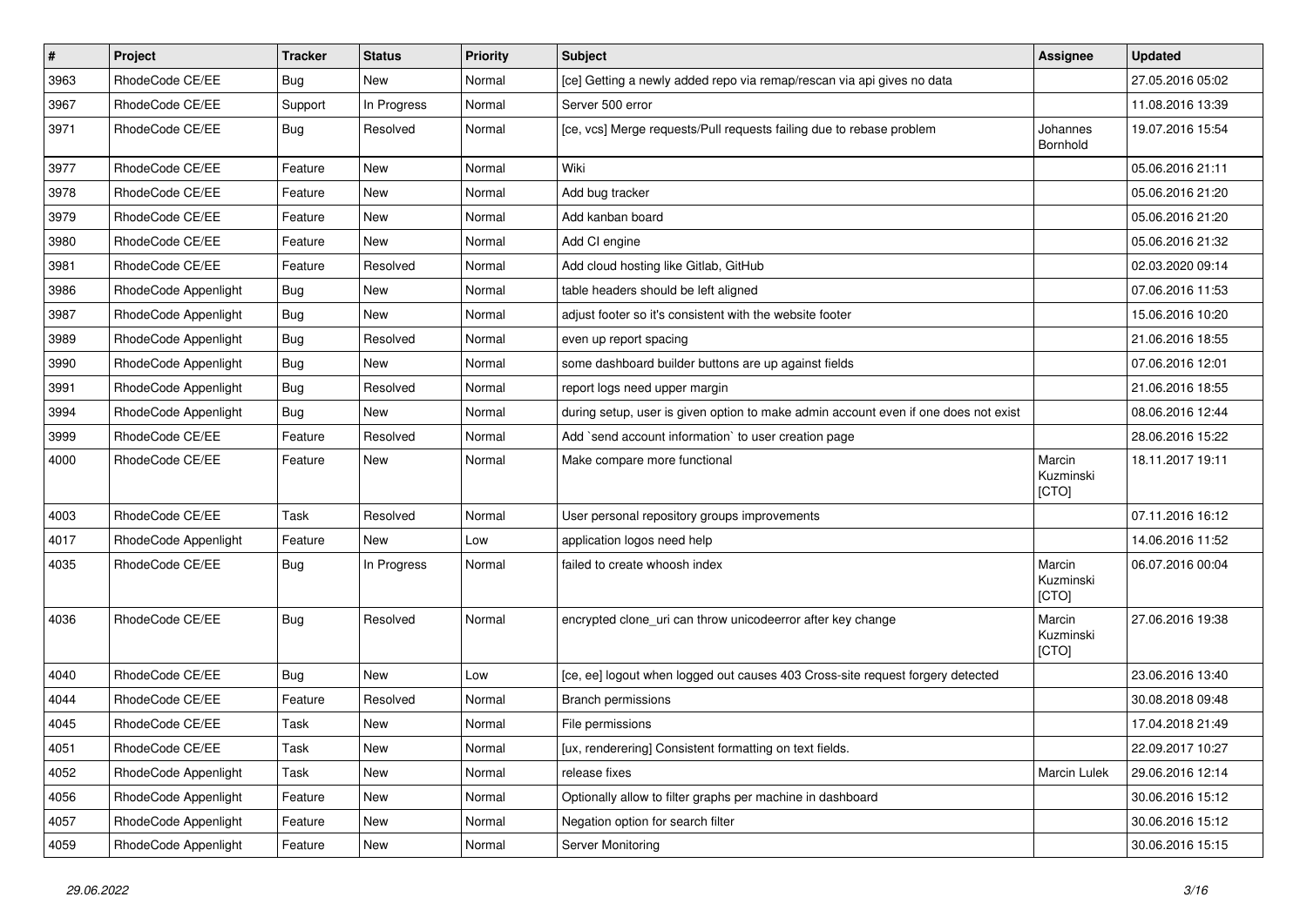| $\vert$ # | Project              | <b>Tracker</b> | <b>Status</b> | <b>Priority</b> | <b>Subject</b>                                                                                                     | <b>Assignee</b>                | <b>Updated</b>   |
|-----------|----------------------|----------------|---------------|-----------------|--------------------------------------------------------------------------------------------------------------------|--------------------------------|------------------|
| 4060      | RhodeCode Appenlight | Feature        | New           | Normal          | Replayable requests                                                                                                |                                | 30.06.2016 15:15 |
| 4061      | RhodeCode Appenlight | Feature        | <b>New</b>    | Normal          | Timezone for applications                                                                                          |                                | 30.06.2016 15:16 |
| 4062      | RhodeCode Appenlight | Feature        | New           | Normal          | A way to see browser breakdown for an error                                                                        |                                | 30.06.2016 15:16 |
| 4063      | RhodeCode Appenlight | Feature        | New           | Normal          | add option to specify custom value in dashboard select                                                             |                                | 30.06.2016 15:17 |
| 4064      | RhodeCode Appenlight | Feature        | New           | Normal          | Create a multiple action feature for Reports and Logs lists                                                        |                                | 30.06.2016 15:18 |
| 4065      | RhodeCode CE/EE      | Bug            | Resolved      | Normal          | [ux, login] 404 on login after comment attempt                                                                     | Marcin<br>Kuzminski<br>[CTO]   | 04.07.2016 00:40 |
| 4071      | RhodeCode Appenlight | Feature        | New           | Normal          | Allow for easy out-out of assigned permissions                                                                     |                                | 05.07.2016 10:14 |
| 4074      | RhodeCode CE/EE      | Feature        | New           | Normal          | Edit review comment                                                                                                | <b>Bartłomiei</b><br>Wołyńczyk | 17.04.2018 21:51 |
| 4081      | RhodeCode CE/EE      | Support        | Resolved      | Normal          | Receiving server 500 error when trying to clone repo from windows client using<br>eclipse                          |                                | 12.07.2016 14:30 |
| 4089      | RhodeCode CE/EE      | Bug            | Resolved      | Normal          | syn repository does not exist                                                                                      |                                | 12.06.2018 12:29 |
| 4090      | RhodeCode CE/EE      | <b>Bug</b>     | Resolved      | Normal          | test ticket                                                                                                        |                                | 09.03.2021 20:39 |
| 4091      | RhodeCode CE/EE      | Bug            | Resolved      | Normal          | [ce, ee] Redmine integration blocks for 30 seconds if redmine server not available                                 | Daniel D                       | 15.07.2016 12:26 |
| 4092      | RhodeCode CE/EE      | <b>Bug</b>     | Feedback      | Normal          | [ce, ee] Redmine/JIRA integrations - smart commits                                                                 | Daniel D                       | 21.07.2016 12:59 |
| 4108      | RhodeCode CE/EE      | Task           | Resolved      | Normal          | Release 4.2.2                                                                                                      |                                | 14.10.2016 13:08 |
| 4109      | RhodeCode CE/EE      | Bug            | New           | Normal          | [files] The "switch to commit" widget is broken after using browser back button                                    |                                | 17.04.2018 21:50 |
| 4110      | RhodeCode CE/EE      | Bug            | In Progress   | Normal          | [ce, ee] repos can be named _admin, _static                                                                        | Daniel D                       | 20.07.2016 19:51 |
| 4116      | RhodeCode CE/EE      | <b>Bug</b>     | New           | High            | [ee] Starting EE or running paster commands like setup-rhodecode does not work<br>without setting LC_ALL properly. |                                | 18.08.2016 21:03 |
| 4120      | RhodeCode CE/EE      | Task           | New           | Normal          | [ce] replace get_repo_nodes api                                                                                    | Daniel D                       | 17.04.2018 21:49 |
| 4121      | RhodeCode CE/EE      | Bug            | Resolved      | Normal          | [ce, ee] server announcement has extra margin                                                                      | Lisa Quatmann                  | 26.09.2016 14:00 |
| 4140      | RhodeCode CE/EE      | Task           | Resolved      | Normal          | Check middleware chain status, and Verify that special middleware is catching<br>exceptions correctly              |                                | 23.08.2016 12:13 |
| 4144      | RhodeCode CE/EE      | Feature        | New           | Normal          | [ux] improve enable/disable of notifications                                                                       |                                | 02.08.2016 17:19 |
| 4147      | RhodeCode CE/EE      | Task           | New           | Normal          | [ce, ee, docs] Events documentation                                                                                | Daniel D                       | 15.08.2016 12:33 |
| 4151      | RhodeCode CE/EE      | Task           | Resolved      | Normal          | [packaging] Subversion to current 1.9.X                                                                            |                                | 09.09.2016 10:18 |
| 4153      | RhodeCode CE/EE      | Task           | Resolved      | Normal          | Optimize readme fetching by changing the system of readme detection                                                | Johannes<br>Bornhold           | 09.09.2016 10:17 |
| 4154      | RhodeCode CE/EE      | <b>Bug</b>     | New           | Low             | [ce, ee] user register via github captcha                                                                          |                                | 05.08.2016 22:51 |
| 4155      | RhodeCode CE/EE      | Bug            | Resolved      | Low             | Date of Last Change is not displayed correctly                                                                     | Marcin<br>Kuzminski<br>[CTO]   | 21.01.2020 02:20 |
| 4157      | RhodeCode CE/EE      | Feature        | <b>New</b>    | Normal          | [integrations] Integrate with industry standard SW development tools                                               | Daniel D                       | 08.08.2016 12:55 |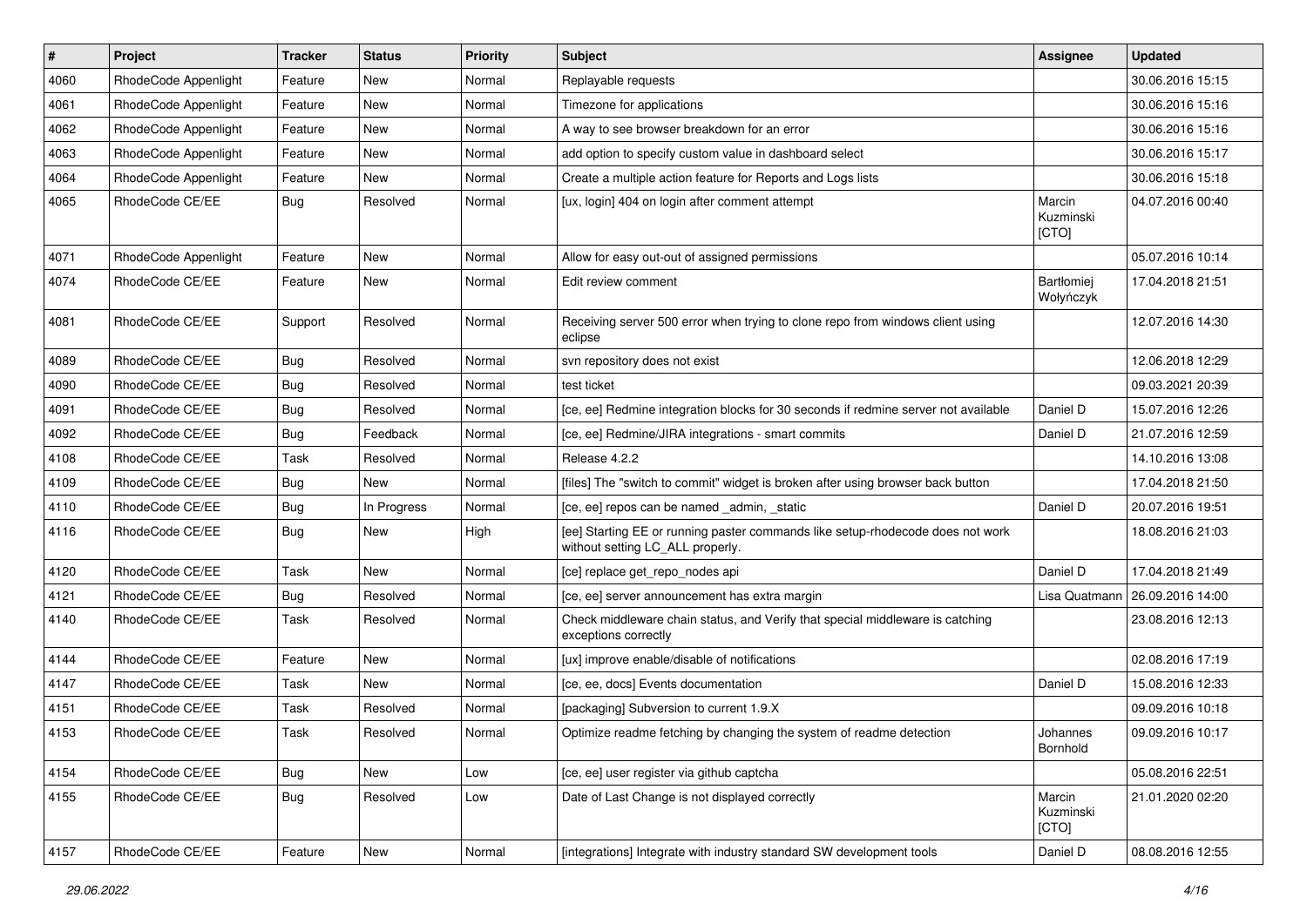| $\vert$ # | Project         | <b>Tracker</b> | <b>Status</b> | <b>Priority</b> | <b>Subject</b>                                                                                       | Assignee                     | <b>Updated</b>   |
|-----------|-----------------|----------------|---------------|-----------------|------------------------------------------------------------------------------------------------------|------------------------------|------------------|
| 4163      | RhodeCode CE/EE | Task           | <b>New</b>    | Normal          | [ce, ee] celery refactor + upgrade                                                                   |                              | 15.08.2016 12:32 |
| 4166      | RhodeCode CE/EE | Bug            | Resolved      | Urgent          | [ce] Rhodecode crashing after MySQL error                                                            |                              | 23.08.2016 23:35 |
| 4169      | RhodeCode CE/EE | Task           | Resolved      | Normal          | re-architecture celery support                                                                       |                              | 17.11.2017 19:21 |
| 4173      | RhodeCode CE/EE | <b>Bug</b>     | Resolved      | Urgent          | [ce, ee] mysql recycle pool timeout not working                                                      | Daniel D                     | 16.08.2016 22:02 |
| 4175      | RhodeCode CE/EE | Feature        | Resolved      | Normal          | [ce, ee] repo group integrations                                                                     | Daniel D                     | 16.08.2016 20:00 |
| 4178      | RhodeCode CE/EE | Bug            | Resolved      | Normal          | RhodeCode EE OVA VM wont run on a ESX 6.0 host                                                       | Marcin<br>Kuzminski<br>[CTO] | 15.09.2016 13:25 |
| 4179      | RhodeCode CE/EE | Task           | New           | Normal          | [ce, ee] refine perms summary list                                                                   | Daniel D                     | 14.09.2016 12:09 |
| 4180      | RhodeCode CE/EE | Task           | Resolved      | Normal          | integrations: possible limit the updates sent                                                        | Daniel D                     | 22.08.2016 12:22 |
| 4181      | RhodeCode CE/EE | Task           | Resolved      | Normal          | Integrations: allow root repos only integrations                                                     | Daniel D                     | 31.08.2016 17:44 |
| 4182      | RhodeCode CE/EE | Feature        | <b>New</b>    | Normal          | add direct link from notification to corresponding PR                                                |                              | 19.08.2016 12:35 |
| 4183      | RhodeCode CE/EE | Feature        | Resolved      | Normal          | Different roles for PR reviewers                                                                     | Daniel D                     | 12.10.2020 23:13 |
| 4184      | RhodeCode CE/EE | Bug            | Resolved      | High            | fix content INT overflow bug                                                                         | Marcin<br>Kuzminski<br>[CTO] | 23.08.2016 10:31 |
| 4188      | RhodeCode CE/EE | Bug            | <b>New</b>    | Normal          | [tests, svn] changeset tests produce different results for svn                                       |                              | 22.08.2016 09:54 |
| 4189      | RhodeCode CE/EE | <b>Bug</b>     | <b>New</b>    | Normal          | [tests, git] count of commit ids is different for git than hg when comparing remote                  |                              | 22.08.2016 12:34 |
| 4190      | RhodeCode CE/EE | <b>Bug</b>     | New           | Normal          | [tests] fix or remove rst xss inline test                                                            |                              | 22.08.2016 12:15 |
| 4191      | RhodeCode CE/EE | Feature        | <b>New</b>    | Normal          | Add custom Image logo option to header                                                               |                              | 22.08.2016 14:49 |
| 4192      | RhodeCode CE/EE | Feature        | Resolved      | Normal          | [ce, ee] slack/hipchat integrations group commits by branch pushed                                   |                              | 09.09.2016 19:01 |
| 4193      | RhodeCode CE/EE | Feature        | In Progress   | Normal          | Improve Filter Functionality in the Change Log                                                       | Marcin<br>Kuzminski<br>[CTO] | 22.09.2017 10:25 |
| 4194      | RhodeCode CE/EE | Task           | Resolved      | Normal          | move svn http backend out of labs into a real VCS settings                                           | Lisa Quatmann                | 14.09.2016 23:16 |
| 4197      | RhodeCode CE/EE | Task           | <b>New</b>    | Normal          | [ce, ee] get list of users with their permissions to a repository                                    | Daniel D                     | 22.09.2017 10:30 |
| 4199      | RhodeCode CE/EE | <b>Bug</b>     | Resolved      | High            | investigate: ongoing SSL problems when switching to 4.X from 3.X                                     | Johannes<br>Bornhold         | 15.09.2016 13:14 |
| 4202      | RhodeCode CE/EE | Task           | Resolved      | Normal          | Polish the 503.html page                                                                             | Daniel D                     | 30.08.2016 23:54 |
| 4203      | RhodeCode CE/EE | Task           | Resolved      | Normal          | Get rid of svn.proxy.parent_path_root, and replace it with reading storage location<br>from Database | Martin<br>Bornhold           | 22.09.2016 14:31 |
| 4206      | RhodeCode CE/EE | Bug            | Resolved      | High            | Error creating SVN groups                                                                            |                              | 15.09.2016 13:24 |
| 4207      | RhodeCode CE/EE | Feature        | Resolved      | Normal          | Support for obsolescence markers in changelog UI                                                     |                              | 19.05.2017 16:14 |
| 4208      | RhodeCode CE/EE | <b>Bug</b>     | New           | Normal          | [ce, ee] test errors get hidden by error page                                                        | Daniel D                     | 14.09.2016 12:00 |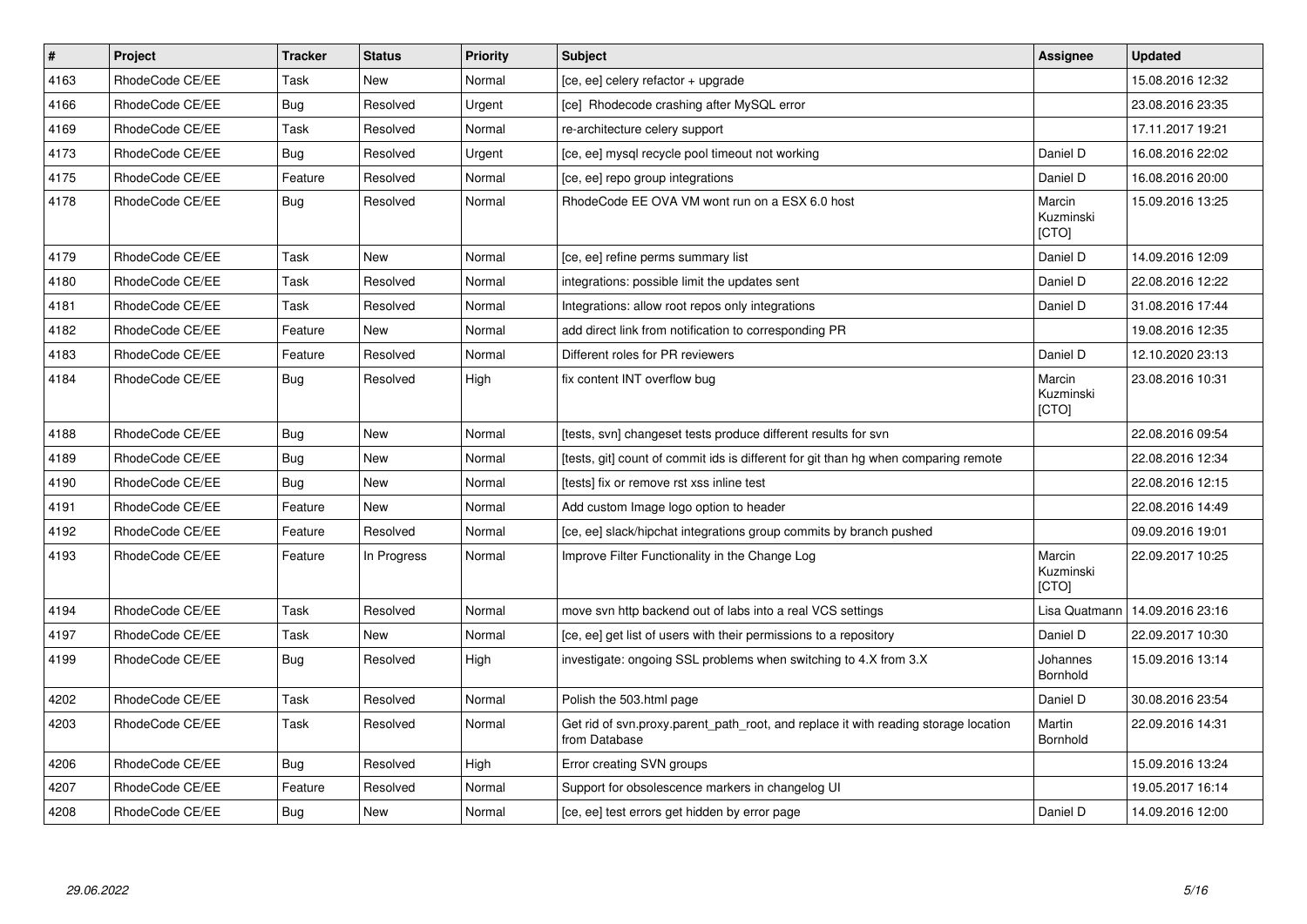| $\sharp$ | Project              | <b>Tracker</b> | <b>Status</b> | <b>Priority</b> | Subject                                                                                   | Assignee                            | <b>Updated</b>   |
|----------|----------------------|----------------|---------------|-----------------|-------------------------------------------------------------------------------------------|-------------------------------------|------------------|
| 4211     | RhodeCode CE/EE      | Feature        | Resolved      | Normal          | [ce, ee] increase webhook flexibility                                                     | Marcin<br>Kuzminski<br><b>[CTO]</b> | 20.06.2022 10:55 |
| 4213     | RhodeCode CE/EE      | Feature        | <b>New</b>    | High            | Embed PostgreSQL database                                                                 | Marcin<br>Kuzminski<br>[CTO]        | 03.09.2016 23:45 |
| 4216     | RhodeCode CE/EE      | Task           | <b>New</b>    | Normal          | [ux, renderers] implement consistent rendering for text fields                            |                                     | 06.09.2016 11:46 |
| 4219     | RhodeCode CE/EE      | Feature        | Resolved      | Normal          | [ce, ee] Add mandatory reviewers for pull requests                                        | Marcin<br>Kuzminski<br>[CTO]        | 20.06.2017 15:23 |
| 4220     | RhodeCode Appenlight | Feature        | <b>New</b>    | Low             | Search params allow sorting of result.                                                    |                                     | 06.09.2016 16:33 |
| 4222     | RhodeCode CE/EE      | Feature        | <b>New</b>    | Normal          | Configurable detection of READMEs                                                         |                                     | 09.09.2016 10:05 |
| 4223     | RhodeCode CE/EE      | Bug            | Resolved      | High            | [git, tags] annotated tags not appearing in UI                                            | Daniel D                            | 12.09.2016 06:12 |
| 4224     | RhodeCode CE/EE      | <b>Bug</b>     | Resolved      | Normal          | [docs] update docs re: removing old instances when switching editions                     | Lisa Quatmann                       | 11.10.2016 15:36 |
| 4225     | RhodeCode CE/EE      | Feature        | Resolved      | Normal          | [ce, ee] repo group integrations cascade to child repo groups                             | Daniel D                            | 14.09.2016 11:12 |
| 4226     | RhodeCode CE/EE      | Feature        | <b>New</b>    | Normal          | [settings, system info] add VCS and Channelstream status to System Info                   |                                     | 14.09.2016 16:45 |
| 4227     | RhodeCode CE/EE      | Support        | Resolved      | Normal          | VBScript files detected as text/plain - no syntax highlighting                            |                                     | 14.09.2016 22:38 |
| 4232     | RhodeCode CE/EE      | Feature        | <b>New</b>    | Normal          | [ce, ee, pr, compare] redo diffs, support side by side diffs, html diffs                  | Daniel D                            | 25.10.2016 15:40 |
| 4233     | RhodeCode CE/EE      | Bug            | Resolved      | High            | slack, git push problem                                                                   | Daniel D                            | 26.09.2016 11:56 |
| 4234     | RhodeCode CE/EE      | Task           | <b>New</b>    | Normal          | prepare and test RhodeCode VM image for AWS                                               | Marcin Lulek                        | 11.07.2017 13:32 |
| 4235     | RhodeCode CE/EE      | Task           | Resolved      | High            | Support GIT LFS server                                                                    |                                     | 23.03.2017 17:24 |
| 4237     | RhodeCode CE/EE      | Task           | Resolved      | Normal          | Enable HTTP support                                                                       | Martin<br>Bornhold                  | 12.10.2016 11:51 |
| 4238     | RhodeCode CE/EE      | Task           | Resolved      | Normal          | default reviewers updates                                                                 | Daniel D                            | 06.10.2016 14:26 |
| 4243     | RhodeCode CE/EE      | Support        | Resolved      | High            | Gist visibility update?                                                                   | Martin<br>Bornhold                  | 27.09.2016 06:40 |
| 4244     | RhodeCode CE/EE      | Support        | Resolved      | Normal          | mod day syn template error when using auth realm with spaces in it                        | Martin<br>Bornhold                  | 28.09.2016 12:07 |
| 4245     | RhodeCode CE/EE      | Task           | Resolved      | Normal          | Convert control command to use http mode by default                                       | Marcin<br>Kuzminski<br>[CTO]        | 14.10.2016 16:13 |
| 4246     | RhodeCode CE/EE      | Task           | New           | Normal          | [ce, ee, vcs, git] add tests for annotated git tags                                       | Daniel D                            | 13.02.2018 18:03 |
| 4247     | RhodeCode CE/EE      | <b>Bug</b>     | Resolved      | Normal          | [vcs] Using current time as timestamp during archive creating leads to changing<br>hashes | Martin<br>Bornhold                  | 28.09.2016 12:07 |
| 4250     | RhodeCode CE/EE      | <b>Bug</b>     | Resolved      | Normal          | Adding a reviewer into existing PR doesn't set a reason.                                  | Marcin<br>Kuzminski<br>[CTO]        | 07.10.2016 20:05 |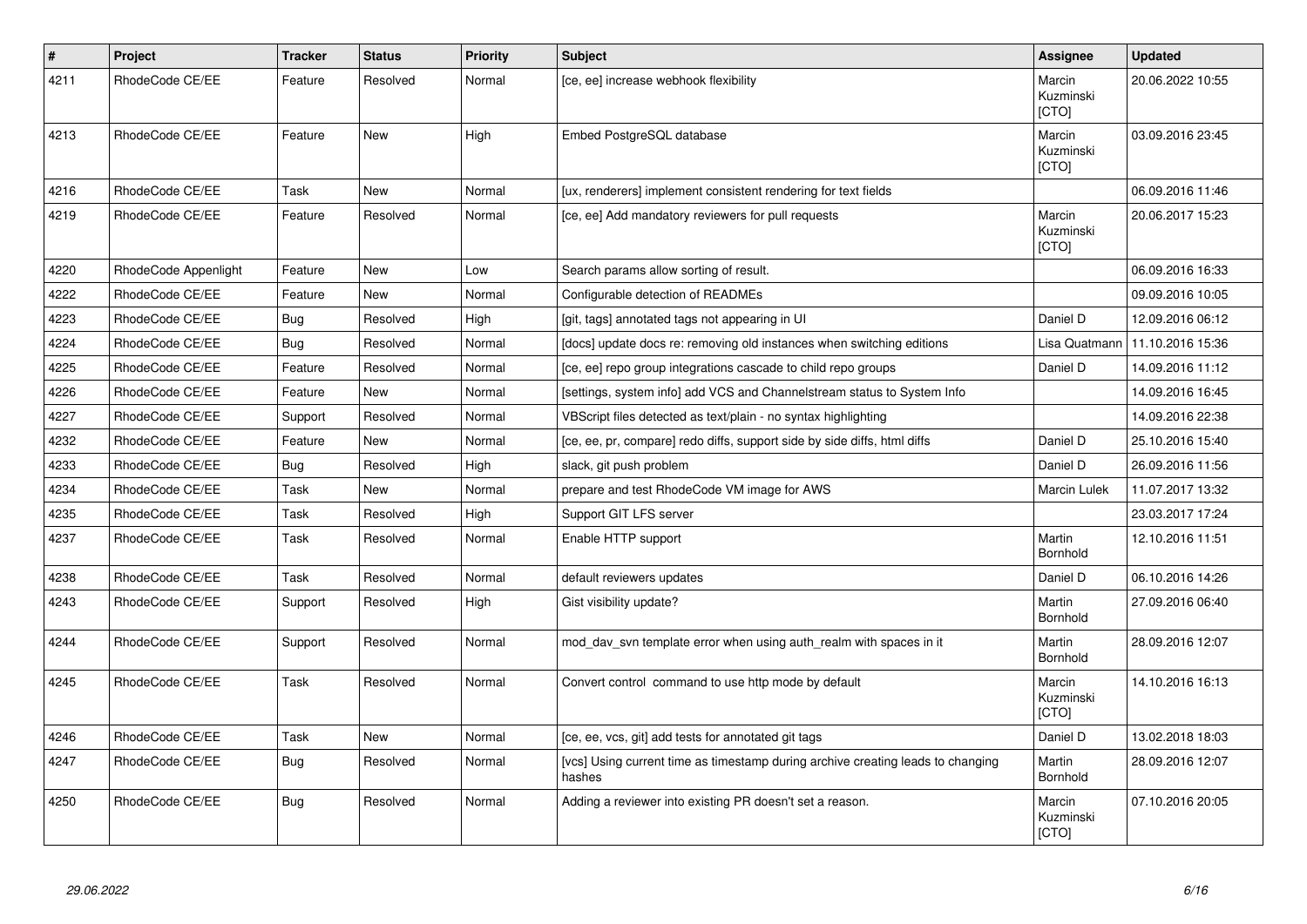| $\pmb{\#}$ | Project         | <b>Tracker</b> | <b>Status</b> | <b>Priority</b> | Subject                                                                                                              | Assignee                     | <b>Updated</b>   |
|------------|-----------------|----------------|---------------|-----------------|----------------------------------------------------------------------------------------------------------------------|------------------------------|------------------|
| 4251       | RhodeCode CE/EE | Task           | Feedback      | High            | [customer] Pull request with subrepos                                                                                | Martin<br>Bornhold           | 10.11.2016 17:52 |
| 4252       | RhodeCode CE/EE | Support        | <b>New</b>    | Normal          | Backup & Recovery                                                                                                    |                              | 07.10.2016 19:47 |
| 4254       | RhodeCode CE/EE | Bug            | Resolved      | Normal          | [frontend] 500 Internal Server Error with i18n-ed pages                                                              | Lisa Quatmann                | 30.09.2016 14:38 |
| 4255       | RhodeCode CE/EE | Bug            | <b>New</b>    | Normal          | [translation, i18n] translation not being applied to integrations pages                                              |                              | 30.09.2016 15:56 |
| 4256       | RhodeCode CE/EE | Bug            | New           | Normal          | [ce, ee, ux] Source code highlight colors conflict with red/green inserted/deleted<br>blocks                         | Daniel D                     | 03.10.2016 05:00 |
| 4259       | RhodeCode CE/EE | Task           | Resolved      | Low             | Events, create post-create-user event                                                                                | Daniel D                     | 30.01.2017 20:11 |
| 4266       | RhodeCode CE/EE | <b>Bug</b>     | Resolved      | Normal          | Error 500 on integrations page after setting up Webhook                                                              |                              | 17.10.2016 15:35 |
| 4267       | RhodeCode CE/EE | Feature        | Resolved      | Normal          | [ce, ee] jira tracker integration wildcard project key support                                                       | Daniel D                     | 10.10.2016 20:13 |
| 4268       | RhodeCode CE/EE | <b>Bug</b>     | Resolved      | High            | [ee] default reviewers from changed lines is returning wrong values                                                  | Daniel D                     | 06.10.2016 14:35 |
| 4269       | RhodeCode CE/EE | Support        | Resolved      | Normal          | Allow flash messages to be permanently surpressed                                                                    | Marcin Lulek                 | 14.10.2016 12:46 |
| 4271       | RhodeCode CE/EE | Bug            | Resolved      | Normal          | Browsing new repository groups via SVN issue                                                                         | Martin<br>Bornhold           | 19.10.2016 11:11 |
| 4272       | RhodeCode CE/EE | Feature        | <b>New</b>    | Normal          | Better SPAM protection                                                                                               |                              | 12.10.2016 11:14 |
| 4273       | RhodeCode CE/EE | Bug            | Resolved      | Urgent          | GIT executable not seen by vcsserver                                                                                 | Martin<br>Bornhold           | 13.10.2016 15:45 |
| 4274       | RhodeCode CE/EE | <b>Bug</b>     | Resolved      | Normal          | 500 error when push big objects                                                                                      |                              | 13.02.2017 19:53 |
| 4276       | RhodeCode CE/EE | Bug            | Resolved      | Normal          | System info page uses mercurial/git versions from RhodeCode instead of VCSServer                                     | Marcin<br>Kuzminski<br>[CTO] | 14.11.2016 21:19 |
| 4277       | RhodeCode CE/EE | Bug            | Resolved      | Normal          | [frontend] System info page does not work correctly in safari.                                                       | Martin<br>Bornhold           | 04.11.2016 12:08 |
| 4278       | RhodeCode CE/EE | <b>Bug</b>     | Resolved      | Normal          | [admin] Clicking the save button in admin -> settings -> issue tracker leads to<br>exception if no patterns entered. | Daniel D                     | 18.10.2016 13:38 |
| 4279       | RhodeCode CE/EE | Bug            | Resolved      | Normal          | re-captcha validation is broken                                                                                      | Martin<br>Bornhold           | 26.10.2016 22:27 |
| 4281       | RhodeCode CE/EE | Task           | Resolved      | Normal          | Fix docs on To `increase database performance`                                                                       | Marcin<br>Kuzminski<br>[CTO] | 18.10.2016 16:39 |
| 4282       | RhodeCode CE/EE | Task           | Resolved      | Normal          | Add inode limit together with disk usage                                                                             | Marcin<br>Kuzminski<br>[CTO] | 19.10.2016 12:18 |
| 4283       | RhodeCode CE/EE | Task           | Resolved      | Normal          | bump whoosh to 2.7.4 release                                                                                         |                              | 13.12.2016 21:08 |
| 4285       | RhodeCode CE/EE | Bug            | New           | Normal          | Intermittent error while trying to create or fork a repository                                                       |                              | 17.10.2016 22:42 |
| 4288       | RhodeCode CE/EE | Task           | Resolved      | Normal          | [ce, ee] unify controllers that use diffs                                                                            | Daniel D                     | 02.08.2017 11:41 |
| 4289       | RhodeCode CE/EE | Task           | New           | Low             | [ce, ee] clean up pygments lexer functions + handling                                                                | Daniel D                     | 21.10.2016 14:44 |
| 4290       | RhodeCode CE/EE | Task           | New           | Normal          | Allow to transplant the review status to merged commits                                                              |                              | 17.04.2018 21:50 |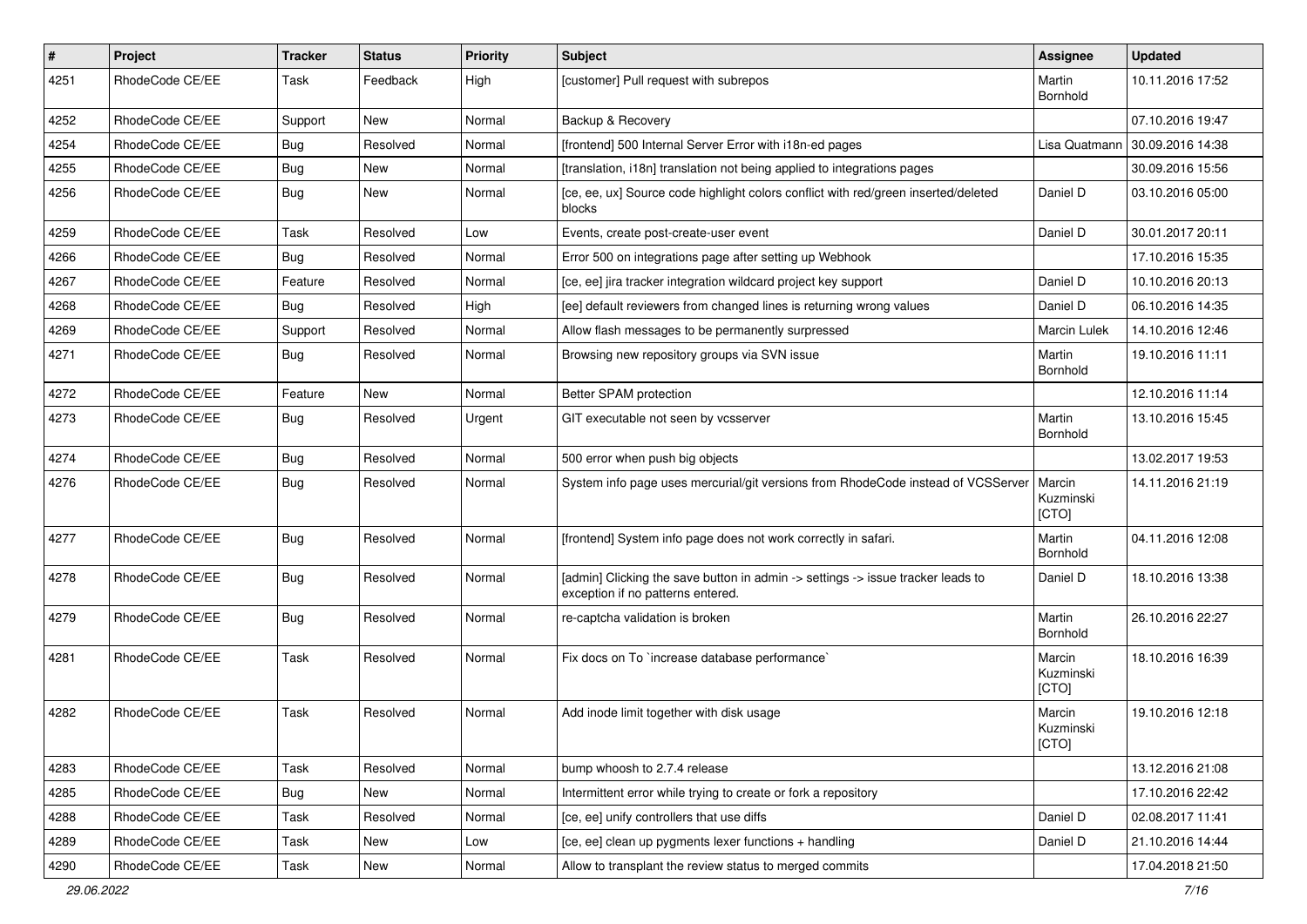| $\pmb{\#}$ | Project         | <b>Tracker</b> | <b>Status</b> | <b>Priority</b> | <b>Subject</b>                                                                                     | Assignee                     | <b>Updated</b>   |
|------------|-----------------|----------------|---------------|-----------------|----------------------------------------------------------------------------------------------------|------------------------------|------------------|
| 4296       | RhodeCode CE/EE | <b>Bug</b>     | Resolved      | Normal          | [ee] Can not create pull requests with reviewers.                                                  | Daniel D                     | 07.11.2016 21:17 |
| 4297       | RhodeCode CE/EE | Task           | Resolved      | Normal          | redo the my-pull-requests page to use the datagrid                                                 | Marcin<br>Kuzminski<br>[CTO] | 01.11.2016 09:31 |
| 4299       | RhodeCode CE/EE | Task           | <b>New</b>    | Normal          | TEMPLATE repo groups                                                                               |                              | 22.09.2017 10:26 |
| 4301       | RhodeCode CE/EE | Feature        | <b>New</b>    | Normal          | [API] toggle force_password_reset in api for Idap users                                            |                              | 28.10.2016 15:43 |
| 4303       | RhodeCode CE/EE | Support        | New           | Normal          | rhodecode instance                                                                                 |                              | 08.11.2016 16:32 |
| 4304       | RhodeCode CE/EE | Bug            | Resolved      | High            | Search: Internal Server Error                                                                      |                              | 26.11.2016 16:26 |
| 4305       | RhodeCode CE/EE | Task           | Resolved      | Normal          | Meta-tagging could be excluded from limit                                                          |                              | 09.11.2016 19:27 |
| 4306       | RhodeCode CE/EE | Bug            | Resolved      | Normal          | Issue to push file with character # on a SVN                                                       |                              | 03.04.2017 16:44 |
| 4311       | RhodeCode CE/EE | Task           | Resolved      | Normal          | Diffs feedback                                                                                     | Daniel D                     | 26.11.2016 14:10 |
| 4312       | RhodeCode CE/EE | Task           | <b>New</b>    | Normal          | Storage location changes                                                                           |                              | 11.07.2017 13:31 |
| 4666       | RhodeCode CE/EE | Task           | Resolved      | Normal          | Bump git and mercurial to latest versions                                                          |                              | 02.12.2016 19:01 |
| 4669       | RhodeCode CE/EE | Task           | <b>New</b>    | Normal          | disable pytest sugar on nix-build                                                                  |                              | 01.12.2016 12:52 |
| 4670       | RhodeCode CE/EE | Task           | Resolved      | Normal          | Release 4.5.1                                                                                      | Marcin<br>Kuzminski<br>[CTO] | 06.12.2016 21:13 |
| 4675       | RhodeCode CE/EE | Bug            | Resolved      | Normal          | Disk free inodes are displayed incorrectly                                                         |                              | 13.12.2016 22:41 |
| 4676       | RhodeCode CE/EE | Bug            | Resolved      | Normal          | Some admin passwords can make installation fail                                                    |                              | 16.12.2016 16:16 |
| 4677       | RhodeCode CE/EE | Support        | Resolved      | High            | API get_repo_refs not working?                                                                     |                              | 19.12.2016 11:46 |
| 4678       | RhodeCode CE/EE | Task           | Resolved      | Normal          | Release 4.5.2                                                                                      |                              | 19.12.2016 17:32 |
| 5150       | RhodeCode CE/EE | Task           | Resolved      | Normal          | Password reset promts in my account should be hidden in accounts that are not of<br>type rhodecode | Marcin<br>Kuzminski<br>[CTO] | 02.01.2017 16:34 |
| 5153       | Documentation   | Bug            | Resolved      | Normal          | Documentation: /tmp permissions                                                                    |                              | 04.01.2017 13:02 |
| 5164       | RhodeCode CE/EE | Bug            | Resolved      | Normal          | non-web calls are leaking session objects                                                          |                              | 13.01.2017 01:30 |
| 5184       | RhodeCode CE/EE | Task           | Resolved      | Normal          | bump pyramid to 1.7.X                                                                              |                              | 06.02.2017 21:50 |
| 5187       | RhodeCode CE/EE | Feature        | Resolved      | Normal          | changelog dynamic loading of commits                                                               |                              | 12.06.2018 12:31 |
| 5198       | RhodeCode CE/EE | Task           | Resolved      | Normal          | remove pyro4 from enterprise                                                                       |                              | 07.02.2017 19:28 |
| 5200       | RhodeCode CE/EE | Task           | New           | Normal          | investigate search improvements                                                                    |                              | 16.12.2019 16:04 |
| 5201       | RhodeCode CE/EE | Task           | Resolved      | Normal          | API: implement describe-methods                                                                    |                              | 13.02.2017 15:57 |
| 5202       | RhodeCode CE/EE | Task           | Resolved      | Normal          | run git gc and git repack on GIT repos when we have a scheduler via celery in<br>pyramid           |                              | 04.12.2017 20:49 |
| 5203       | RhodeCode CE/EE | Task           | Resolved      | Normal          | optimise large repos speed                                                                         |                              | 08.09.2017 16:10 |
| 5207       | RhodeCode CE/EE | Task           | Resolved      | Low             | Release 4.6.1                                                                                      |                              | 13.02.2017 18:04 |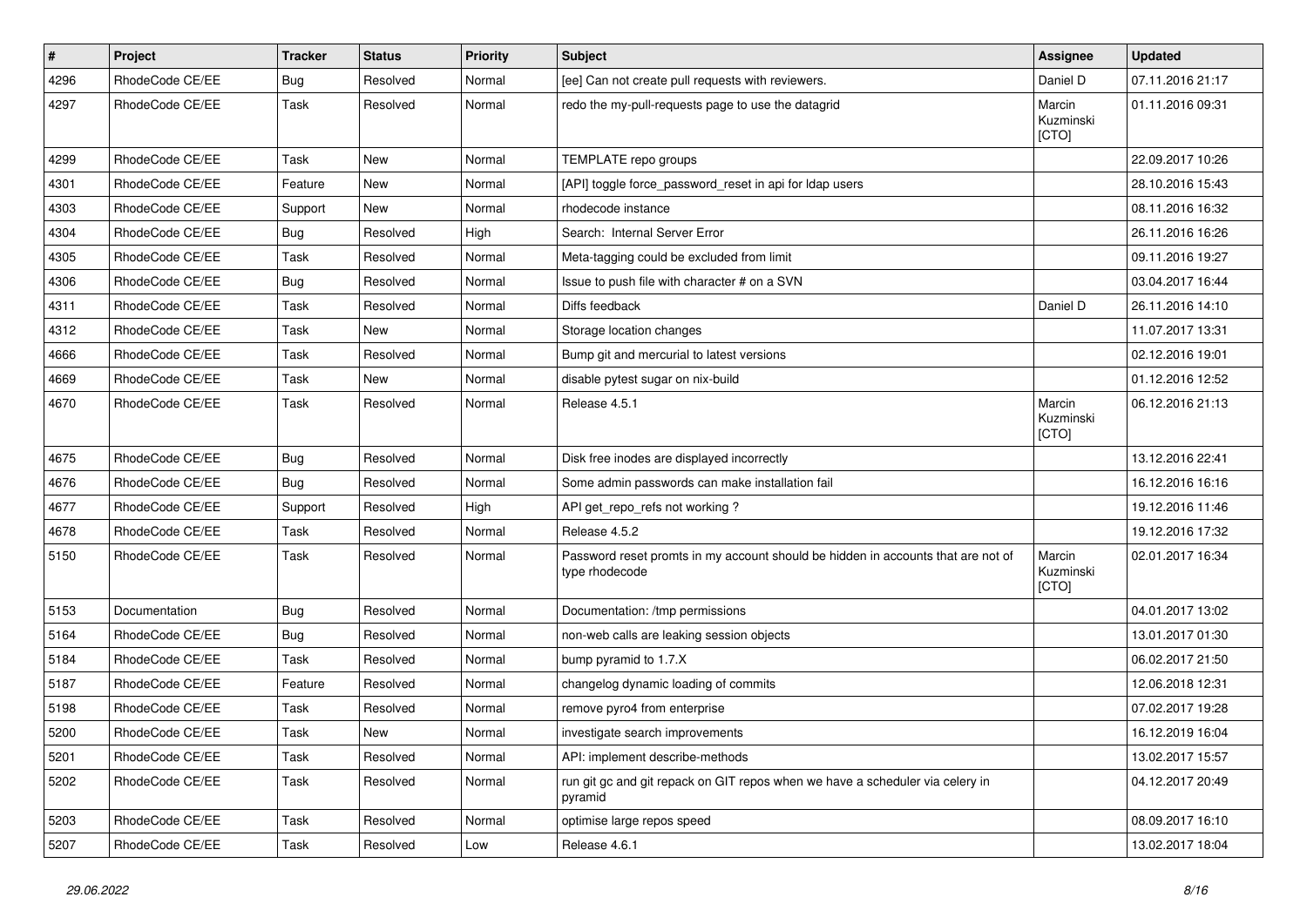| $\pmb{\#}$ | Project         | <b>Tracker</b> | <b>Status</b> | <b>Priority</b> | <b>Subject</b>                                                                                | <b>Assignee</b>              | <b>Updated</b>   |
|------------|-----------------|----------------|---------------|-----------------|-----------------------------------------------------------------------------------------------|------------------------------|------------------|
| 5210       | RhodeCode CE/EE | Bug            | Resolved      | Normal          | webook problems                                                                               |                              | 13.02.2017 19:43 |
| 5213       | RhodeCode CE/EE | Bug            | Resolved      | Normal          | Fixing Apache Proxy timeout issues                                                            |                              | 14.02.2017 09:44 |
| 5218       | RhodeCode CE/EE | Bug            | New           | Normal          | 500 when forking repository, when using special chars in password.                            |                              | 19.02.2017 21:46 |
| 5221       | RhodeCode CE/EE | Task           | Resolved      | Normal          | Missing comment type in emails                                                                |                              | 19.02.2017 21:46 |
| 5225       | RhodeCode CE/EE | Task           | Resolved      | Normal          | add tag of author/contribitor to comments                                                     |                              | 11.05.2017 11:10 |
| 5227       | RhodeCode CE/EE | Bug            | New           | Normal          | 400 during a svn checkout, file with special chars                                            |                              | 23.02.2017 17:43 |
| 5229       | RhodeCode CE/EE | Task           | Resolved      | Normal          | add support for https://clipboardjs.com/                                                      |                              | 21.01.2020 02:19 |
| 5235       | RhodeCode CE/EE | Task           | Resolved      | Normal          | relative image support                                                                        |                              | 10.03.2017 23:37 |
| 5237       | Documentation   | Support        | New           | Normal          | documentation for DR                                                                          |                              | 06.03.2017 23:34 |
| 5248       | Documentation   | Bug            | New           | Normal          | Installation of rhodecode-tools                                                               |                              | 16.03.2017 16:35 |
| 5255       | RhodeCode CE/EE | Support        | <b>New</b>    | Normal          | I can't access issues created by me from mail                                                 |                              | 04.04.2017 11:28 |
| 5256       | RhodeCode CE/EE | Feature        | New           | Normal          | Last repository access time.                                                                  |                              | 23.03.2017 16:34 |
| 5257       | RhodeCode CE/EE | Bug            | New           | Normal          | Git repository with big binary file provokes error and strange behavior/memory leak<br>of RH. | Marcin<br>Kuzminski<br>[CTO] | 23.03.2017 22:02 |
| 5259       | RhodeCode CE/EE | Bug            | Resolved      | Normal          | user-journal storage changes                                                                  |                              | 12.04.2017 00:04 |
| 5265       | RhodeCode CE/EE | Task           | Resolved      | Normal          | Enable phases support                                                                         |                              | 11.05.2017 11:10 |
| 5266       | RhodeCode CE/EE | Bug            | Resolved      | Normal          | Validate if changes in target branches get's propagated on Pull request updates               |                              | 05.04.2017 18:10 |
| 5269       | RhodeCode CE/EE | Support        | New           | Normal          | Upgrade from RC EE 3.7.1 to RC EE 4.x                                                         |                              | 29.06.2017 19:36 |
| 5270       | RhodeCode CE/EE | Task           | New           | Normal          | Comments updates                                                                              | Bartłomiej<br>Wołyńczyk      | 17.04.2018 21:51 |
| 5271       | RhodeCode CE/EE | Feature        | <b>New</b>    | Normal          | Private comments                                                                              |                              | 07.04.2017 12:01 |
| 5272       | RhodeCode CE/EE | Feature        | Resolved      | Normal          | Pull Request checklist                                                                        |                              | 21.01.2020 02:09 |
| 5273       | RhodeCode CE/EE | Feature        | New           | Normal          | Comment status                                                                                |                              | 07.04.2017 13:10 |
| 5277       | RhodeCode CE/EE | Bug            | Resolved      | Normal          | table id=user_list_table - Ajax error                                                         |                              | 13.04.2017 01:04 |
| 5278       | RhodeCode CE/EE | Feature        | <b>New</b>    | Normal          | Require support for git repositories of the form git://                                       |                              | 13.04.2017 15:20 |
| 5289       | RhodeCode CE/EE | Feature        | New           | High            | Ability to Upload/Replace a file using the UI                                                 |                              | 22.09.2017 10:29 |
| 5297       | RhodeCode CE/EE | Bug            | Resolved      | Normal          | Locale fails on a SuSE system                                                                 |                              | 31.10.2018 08:36 |
| 5304       | RhodeCode CE/EE | Bug            | Resolved      | Normal          | Email template not correct                                                                    |                              | 31.10.2018 08:36 |
| 5316       | RhodeCode CE/EE | Feature        | In Progress   | Normal          | UI should provide checkout URL for a SVN path                                                 |                              | 06.11.2017 21:59 |
| 5321       | RhodeCode CE/EE | Feature        | Resolved      | Normal          | Audit logs                                                                                    |                              | 21.06.2017 12:49 |
| 5326       | RhodeCode CE/EE | Task           | Resolved      | Normal          | Public usergroup profile                                                                      | Bartłomiej<br>Wołyńczyk      | 22.02.2018 15:44 |
| 5337       | RhodeCode CE/EE | <b>Bug</b>     | Resolved      | Normal          | Possible memory leak after few Git Pull Requests                                              |                              | 08.08.2017 13:08 |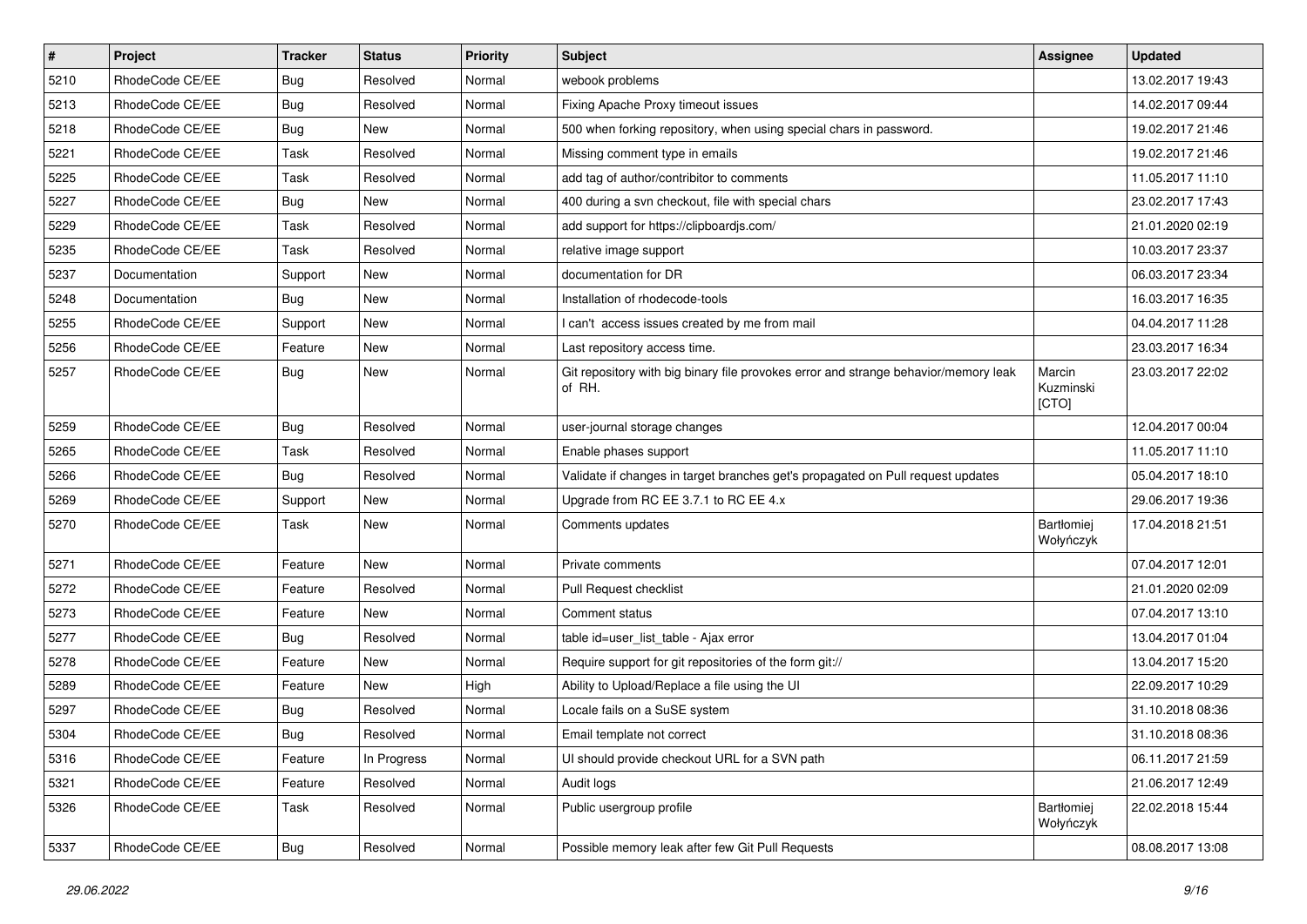| $\vert$ # | Project              | <b>Tracker</b> | <b>Status</b> | <b>Priority</b> | <b>Subject</b>                                                                                                                                                                       | Assignee                     | <b>Updated</b>   |
|-----------|----------------------|----------------|---------------|-----------------|--------------------------------------------------------------------------------------------------------------------------------------------------------------------------------------|------------------------------|------------------|
| 5342      | RhodeCode Appenlight | Bug            | New           | Low             | Broken link [Applications Modify application]                                                                                                                                        |                              | 21.06.2017 21:21 |
| 5343      | RhodeCode CE/EE      | Task           | Resolved      | Normal          | SSH key management and SSH support                                                                                                                                                   |                              | 18.08.2017 23:50 |
| 5347      | Documentation        | Bug            | New           | Normal          | Post Install steps should include Apache or Nginx setup.                                                                                                                             |                              | 06.07.2017 10:23 |
| 5348      | Documentation        | Bug            | New           | Normal          | Uninstall documentaion missing some steps                                                                                                                                            |                              | 06.07.2017 10:25 |
| 5368      | RhodeCode CE/EE      | Feature        | Resolved      | Normal          | Mercurial: Close branch before merging it                                                                                                                                            | Mathieu Cantin               | 21.01.2020 02:11 |
| 5371      | RhodeCode CE/EE      | Bug            | New           | Normal          | Comment times in Pull Requests are off by 1 day                                                                                                                                      |                              | 10.04.2018 15:11 |
| 5375      | RhodeCode CE/EE      | Support        | Resolved      | Normal          | How do I configure "Go to" to just search repository names?                                                                                                                          |                              | 16.08.2017 18:00 |
| 5376      | RhodeCode CE/EE      | Bug            | Resolved      | Normal          | error: pretxnchangegroup.acl hook failed: acl: user "" denied on branch "default"                                                                                                    |                              | 16.08.2017 19:45 |
| 5379      | RhodeCode CE/EE      | Bug            | Resolved      | Normal          | Journal RSS feed errors                                                                                                                                                              |                              | 01.09.2017 16:40 |
| 5380      | RhodeCode CE/EE      | Bug            | Resolved      | Normal          | repo commits pageintion error                                                                                                                                                        |                              | 06.09.2017 19:16 |
| 5381      | RhodeCode CE/EE      | Bug            | Resolved      | Normal          | Email integration changeset links invalid                                                                                                                                            |                              | 06.09.2017 12:29 |
| 5382      | RhodeCode CE/EE      | Feature        | New           | Normal          | Support for repository aliases                                                                                                                                                       | Marcin<br>Kuzminski<br>[CTO] | 04.09.2017 15:17 |
| 5386      | RhodeCode CE/EE      | Task           | Resolved      | Normal          | Increase security for Email Change                                                                                                                                                   | Marcin<br>Kuzminski<br>[CTO] | 17.02.2018 17:29 |
| 5391      | RhodeCode CE/EE      | Task           | Resolved      | High            | Secure Email change                                                                                                                                                                  |                              | 17.04.2018 21:50 |
| 5394      | RhodeCode CE/EE      | Support        | New           | Normal          | SVN to Git / Mercurial Migration                                                                                                                                                     |                              | 03.10.2017 09:29 |
| 5395      | RhodeCode CE/EE      | Support        | Resolved      | Normal          | Svn protocols and performance                                                                                                                                                        |                              | 04.04.2019 18:08 |
| 5396      | RhodeCode CE/EE      | Feature        | Resolved      | Normal          | Merge state with shadow repo should be created during pull request                                                                                                                   |                              | 12.10.2017 21:57 |
| 5399      | RhodeCode CE/EE      | Bug            | In Progress   | High            | Issues with Git LFS integration                                                                                                                                                      |                              | 07.07.2019 22:21 |
| 5400      | RhodeCode CE/EE      | Task           | <b>New</b>    | Normal          | User group - subgroup support                                                                                                                                                        |                              | 06.11.2017 22:00 |
| 5404      | RhodeCode CE/EE      | Task           | New           | Normal          | Add an option to detach review rules when deleting an user                                                                                                                           |                              | 22.11.2017 11:23 |
| 5405      | RhodeCode CE/EE      | Bug            | New           | Normal          | Add repository from UI leads to HTTP/404                                                                                                                                             |                              | 28.11.2017 11:39 |
| 5406      | RhodeCode CE/EE      | Bug            | <b>New</b>    | Normal          | <b>Installer Fails</b>                                                                                                                                                               |                              | 01.12.2017 11:52 |
| 5408      | Documentation        | Task           | Resolved      | Low             | Upate nginx documentation for non standard SSL port                                                                                                                                  |                              | 12.07.2018 23:21 |
| 5410      | RhodeCode CE/EE      | Bug            | New           | Normal          | After converting to CE, we get the following error when trying to view some repos in<br>the UI: "UnicodeDecodeError: 'ascii' codec can't decode byte" (full error in<br>Description) |                              | 25.01.2018 20:45 |
| 5412      | RhodeCode CE/EE      | Bug            | Resolved      | Normal          | Webhook for "pullrequest commented" event returns incomplete data                                                                                                                    |                              | 27.02.2018 18:00 |
| 5414      | RhodeCode CE/EE      | <b>Bug</b>     | New           | High            | When Opening New Pull Request, Target Revision Default Is Undesireable                                                                                                               |                              | 11.04.2018 23:20 |
| 5423      | Documentation        | Support        | Resolved      | Normal          | API-Documentation for Method "create_repo_group" faulty                                                                                                                              |                              | 22.01.2018 16:23 |
| 5433      | RhodeCode CE/EE      | <b>Bug</b>     | Resolved      | High            | RhodeCode Community 4.11 doesn't handle HG largefiles extension                                                                                                                      |                              | 01.02.2018 20:08 |
| 5434      | RhodeCode CE/EE      | Bug            | Resolved      | Immediate       | Locale problem                                                                                                                                                                       |                              | 01.10.2021 09:51 |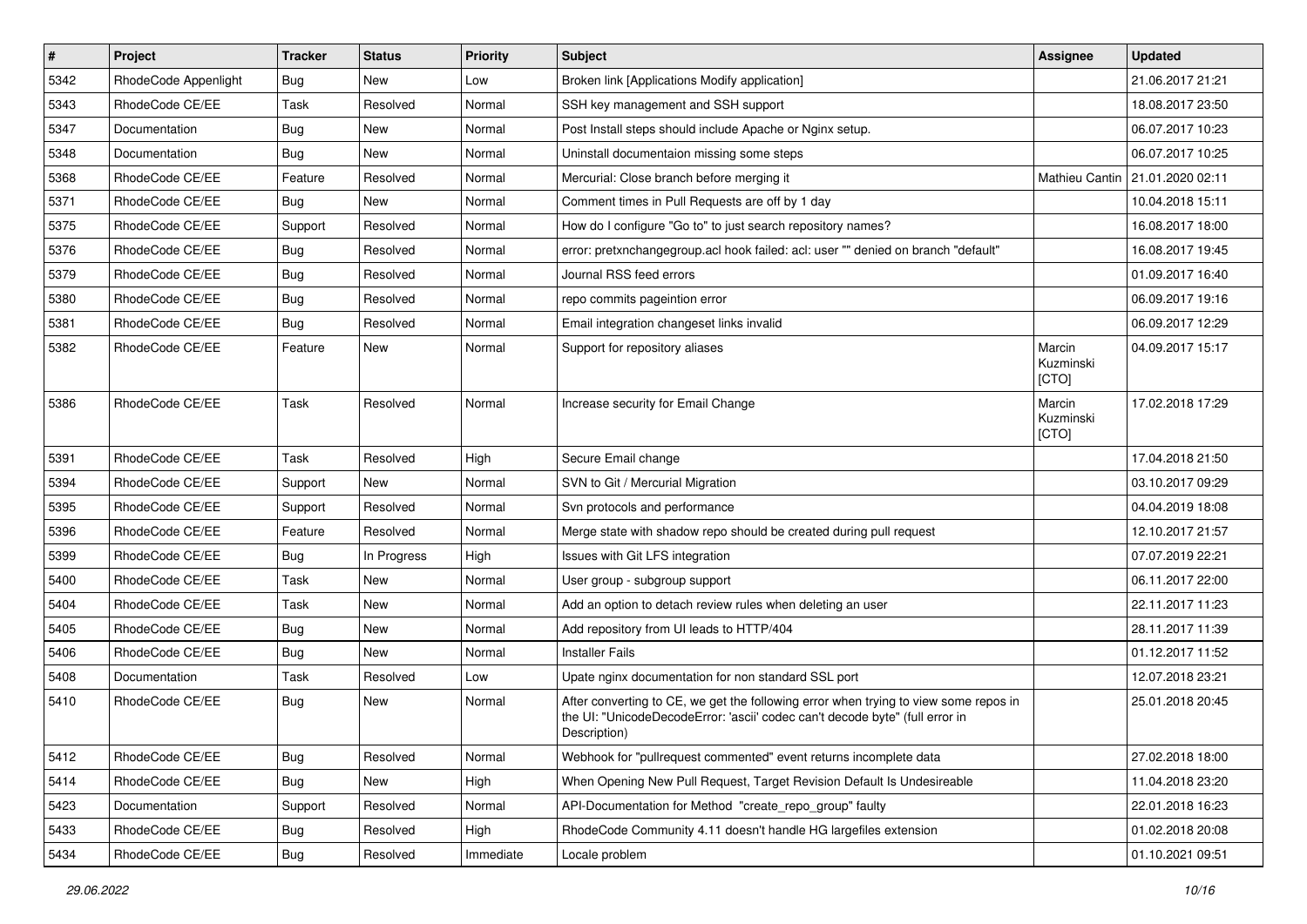| $\pmb{\#}$ | <b>Project</b>    | <b>Tracker</b> | <b>Status</b> | <b>Priority</b> | <b>Subject</b>                                                                                             | Assignee                     | <b>Updated</b>   |
|------------|-------------------|----------------|---------------|-----------------|------------------------------------------------------------------------------------------------------------|------------------------------|------------------|
| 5436       | RhodeCode CE/EE   | <b>Bug</b>     | Resolved      | High            | Unable To Open Pull Request in 4.11.2                                                                      |                              | 14.02.2018 11:14 |
| 5439       | Documentation     | Bug            | <b>New</b>    | Low             | JIRA Integration description: Wrong sample link                                                            |                              | 14.02.2018 14:25 |
| 5441       | RhodeCode CE/EE   | Feature        | New           | Low             | Some files not parsed as XML files                                                                         | Marcin<br>Kuzminski<br>[CTO] | 12.06.2018 12:23 |
| 5442       | RhodeCode CE/EE   | Feature        | Resolved      | Low             | Preview of Jupyter notebooks                                                                               | Marcin<br>Kuzminski<br>[CTO] | 16.01.2019 16:33 |
| 5444       | RhodeCode CE/EE   | Bug            | Resolved      | Normal          | Error while creating a pull request on a Mercurial repository                                              |                              | 17.04.2018 22:29 |
| 5450       | RhodeCode Tools   | Bug            | New           | Normal          | rhodecode-api get license info no longer works                                                             |                              | 17.07.2018 15:01 |
| 5457       | RhodeCode CE/EE   | Bug            | Resolved      | Normal          | Internal server error on full-text search settings page with Elasticsearch                                 |                              | 16.04.2018 09:08 |
| 5460       | RhodeCode CE/EE   | Bug            | New           | Low             | Repo creation stuck when remote clone returns partial http code 500                                        |                              | 06.07.2018 19:14 |
| 5461       | RhodeCode CE/EE   | Bug            | Resolved      | Normal          | Changes to user group permissions via API are not audit logged                                             |                              | 30.08.2018 09:47 |
| 5462       | RhodeCode CE/EE   | Bug            | New           | Normal          | create_repo api fails with celery enabled                                                                  |                              | 10.07.2018 17:49 |
| 5468       | RhodeCode CE/EE   | Support        | New           | Normal          | Check logic for updating last commit for repository groups                                                 |                              | 30.08.2018 09:47 |
| 5469       | RhodeCode CE/EE   | Feature        | Resolved      | Normal          | elastisearch > 2.x not supported?                                                                          |                              | 21.01.2020 02:19 |
| 5471       | RhodeCode CE/EE   | Bug            | New           | Normal          | Webhook integration failing: need more than 3 values to unpack                                             |                              | 01.06.2018 02:26 |
| 5475       | RhodeCode CE/EE   | Bug            | <b>New</b>    | Normal          | Unable to locate user in OpenLDAP directory via Idaps                                                      |                              | 08.06.2018 20:06 |
| 5482       | RhodeCode CE/EE   | Bug            | Resolved      | Normal          | Changing a repo's 'Remote pull uri' in its Settings fails with 'No repo type specified'                    |                              | 31.10.2018 08:37 |
| 5484       | RhodeCode CE/EE   | Support        | <b>New</b>    | Normal          | Setting up ssh, remote hg not found                                                                        |                              | 06.07.2018 23:41 |
| 5489       | RhodeCode CE/EE   | Bug            | Resolved      | High            | grant user permission to repo group API call fails to set permissions on child<br>repos                    |                              | 11.07.2018 09:57 |
| 5490       | RhodeCode CE/EE   | Bug            | Resolved      | Normal          | Changes to repo group permissions via API are not audit logged                                             |                              | 28.02.2019 13:52 |
| 5491       | RhodeCode CE/EE   | Support        | <b>New</b>    | Urgent          | Upgrade RhodeCode Community + VCSSERVER from 4.10.4 to 4.12.4, pull request<br>stop working with reviewers |                              | 30.08.2018 09:47 |
| 5492       | RhodeCode CE/EE   | Bug            | <b>New</b>    | Normal          | VCSServer + SVN 1.10                                                                                       |                              | 26.07.2018 15:01 |
| 5494       | RhodeCode CE/EE   | <b>Bug</b>     | New           | Normal          | rccontrol's python package management causes slow VCS SSH                                                  |                              | 02.04.2019 11:56 |
| 5495       | RhodeCode CE/EE   | Support        | New           | Normal          | Idap to crowd users_groups sync source                                                                     |                              | 10.09.2018 22:09 |
| 5496       | RhodeCode CE/EE   | Support        | <b>New</b>    | Normal          | database migration 4.11.6 mysql to 4.12.4 postgres                                                         |                              | 27.08.2018 21:17 |
| 5497       | RhodeCode CE/EE   | Support        | New           | Normal          | hg push hangs                                                                                              |                              | 30.08.2018 22:15 |
| 5499       | RhodeCode CE/EE   | Support        | New           | Normal          | ERROR [celery.worker.consumer.consumer] consumer: Cannot connect                                           |                              | 11.09.2018 08:39 |
| 5500       | RhodeCode CE/EE   | <b>Bug</b>     | New           | Normal          | How to enable/set "RC_SKIP_HOOKS" to disable svn hooks?                                                    |                              | 02.10.2018 07:45 |
| 5501       | RhodeCode Control | Bug            | New           | Normal          | rccontrol throwing rccontrol.lib.exceptions.SupervisorFailedToStart                                        |                              | 19.05.2022 19:32 |
| 5502       | RhodeCode CE/EE   | Bug            | Resolved      | High            | 500 error when using multiple custom branch permissions                                                    |                              | 07.12.2018 09:49 |
| 5503       | RhodeCode CE/EE   | Support        | New           | Normal          | failed to upgrade to 4.13.3                                                                                |                              | 06.11.2018 18:28 |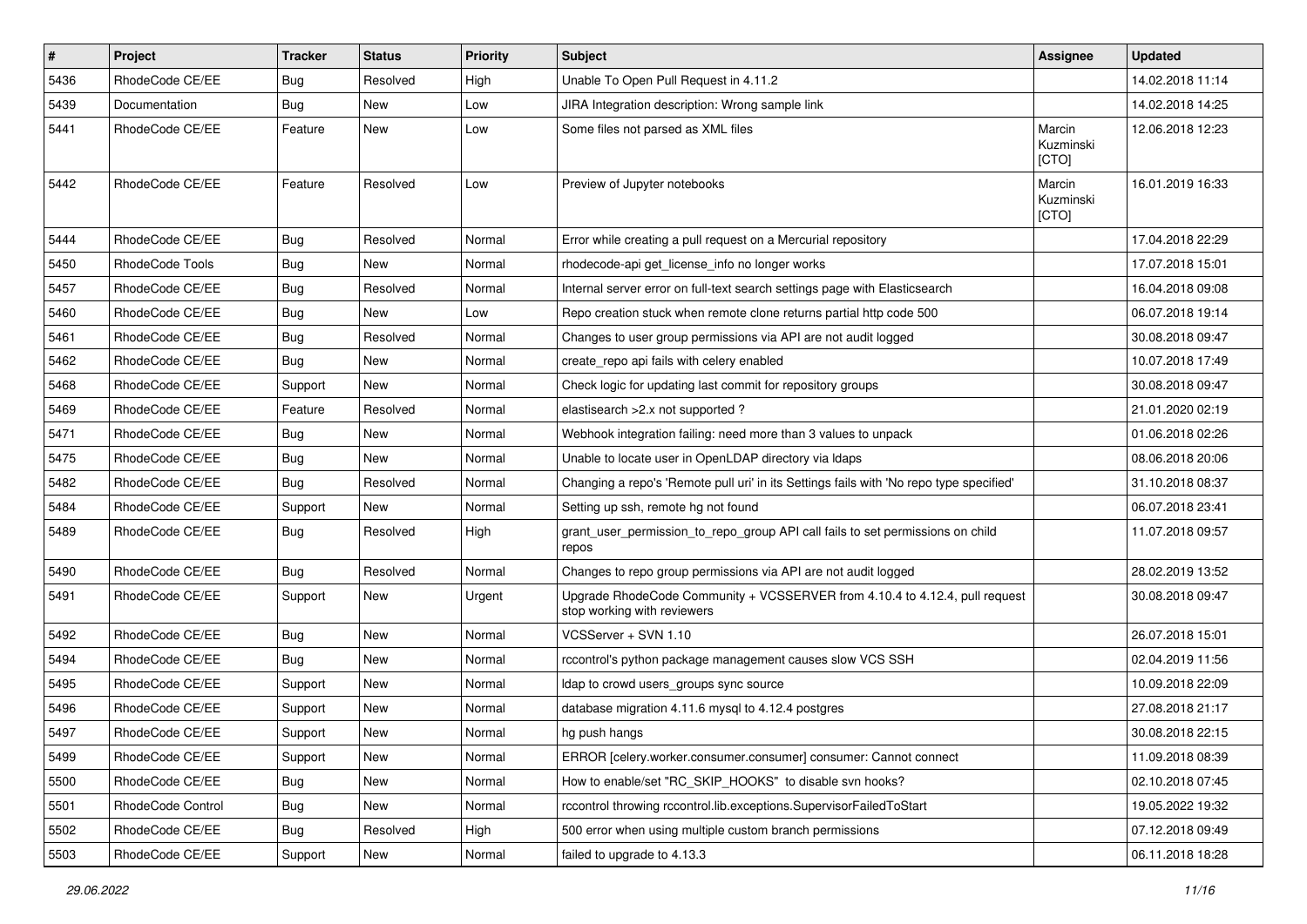| $\pmb{\#}$ | Project           | <b>Tracker</b> | <b>Status</b> | Priority | <b>Subject</b>                                                                           | <b>Assignee</b>    | <b>Updated</b>   |
|------------|-------------------|----------------|---------------|----------|------------------------------------------------------------------------------------------|--------------------|------------------|
| 5504       | RhodeCode CE/EE   | Feature        | New           | Normal   | Buttons to copy commit hash and to expand the commit message in the repo<br>summary view |                    | 26.10.2018 00:59 |
| 5505       | RhodeCode CE/EE   | Bug            | Resolved      | Normal   | Notification emails from RhodeCode is garbled in Outlook 2016 web client                 |                    | 07.12.2018 09:49 |
| 5506       | RhodeCode CE/EE   | Bug            | New           | Normal   | Web UI fonts are not looking good and is difficult to read for people with low vision    |                    | 26.10.2018 09:38 |
| 5507       | RhodeCode CE/EE   | Bug            | Resolved      | Normal   | Markdown rendering needs improvement                                                     |                    | 15.08.2019 15:40 |
| 5509       | RhodeCode CE/EE   | Bug            | New           | Normal   | Remove `!important attributes` from UI elements                                          |                    | 07.12.2018 07:40 |
| 5510       | RhodeCode CE/EE   | Bug            | New           | High     | AssertionError: unexpected parameters: user_agent & hook_type                            |                    | 31.07.2021 11:14 |
| 5511       | RhodeCode CE/EE   | Feature        | New           | Normal   | New feature to synchronize the fork with the remote repo from the summary page           |                    | 13.11.2018 01:23 |
| 5512       | RhodeCode CE/EE   | Bug            | New           | Normal   | Show commit phase in summary view                                                        |                    | 09.11.2018 21:37 |
| 5513       | RhodeCode CE/EE   | <b>Bug</b>     | Resolved      | High     | Gist: GitHub flavoured markdown gist creation fails                                      |                    | 07.07.2019 22:21 |
| 5515       | RhodeCode CE/EE   | Bug            | Resolved      | Normal   | PR default reviewer is incorrect                                                         |                    | 28.02.2019 13:52 |
| 5516       | RhodeCode CE/EE   | Support        | Resolved      | High     | Cannot log into RhodeCode                                                                | Thierry<br>Wynsdau | 28.05.2020 20:28 |
| 5517       | RhodeCode CE/EE   | Bug            | Resolved      | Urgent   | Problem with upgrading to Community-4.15                                                 |                    | 11.12.2018 06:32 |
| 5518       | RhodeCode CE/EE   | <b>Bug</b>     | Resolved      | Normal   | Zero-sized files in /rhodecode/config/rcextensions/examples                              |                    | 21.01.2020 02:18 |
| 5519       | RhodeCode CE/EE   | Bug            | New           | High     | User unable to fork the repo despite setting Repository Forking to Disabled              |                    | 11.12.2018 22:21 |
| 5520       | RhodeCode CE/EE   | Feature        | Resolved      | Normal   | Show the head commits shas when the merge is prevented due to multiple heads             |                    | 28.02.2019 13:52 |
| 5521       | RhodeCode CE/EE   | <b>Bug</b>     | Resolved      | Normal   | Proxing SVN http requests does not work when using prefix for rhodecode.                 |                    | 28.02.2019 13:52 |
| 5522       | RhodeCode CE/EE   | Bug            | Resolved      | Low      | vcsserver fails when url contains extra "/"                                              |                    | 28.02.2019 13:52 |
| 5523       | RhodeCode CE/EE   | Bug            | Resolved      | High     | user from AD is asked to change his password when logs in.                               | Thierry<br>Wynsdau | 28.05.2020 20:28 |
| 5524       | RhodeCode CE/EE   | Bug            | New           | High     | Cannot log into RhodeCode anymore                                                        |                    | 15.01.2019 17:08 |
| 5527       | RhodeCode CE/EE   | Support        | <b>New</b>    | Normal   | API: expose human readable failure reason                                                |                    | 30.01.2019 17:43 |
| 5528       | RhodeCode CE/EE   | Bug            | Resolved      | High     | Empty Unicode file causes the PR to return HTTP 500                                      |                    | 28.02.2019 13:52 |
| 5529       | Documentation     | Support        | <b>New</b>    | Normal   | Documentation does not detail watched repositories                                       |                    | 07.02.2019 00:16 |
| 5530       | RhodeCode CE/EE   | Bug            | Resolved      | Normal   | Email integration has incorrect url                                                      |                    | 09.02.2019 10:33 |
| 5531       | RhodeCode Tools   | Bug            | <b>New</b>    | Normal   | rhodecode-index: default cli opts overwrite given mapping file                           |                    | 17.07.2020 17:36 |
| 5533       | RhodeCode Control | Feature        | In Progress   | Normal   | Support busybox tar                                                                      |                    | 09.02.2019 22:09 |
| 5534       | RhodeCode Control | Feature        | New           | Normal   | extract/preload subcommand                                                               |                    | 14.02.2019 14:45 |
| 5535       | RhodeCode Control | Bug            | New           | Normal   | improper rollback on upgrade failure                                                     |                    | 09.02.2019 21:12 |
| 5536       | RhodeCode CE/EE   | Feature        | Resolved      | Low      | Ability to disable server-side SSH key generation                                        |                    | 28.02.2019 13:52 |
| 5537       | RhodeCode CE/EE   | Task           | Resolved      | Normal   | Add owner to create_pull_request API                                                     |                    | 28.02.2019 13:52 |
| 5538       | RhodeCode CE/EE   | Bug            | New           | Normal   | internal server error (UnicodeDecodeError) during rhodecode-index request                |                    | 20.02.2019 14:43 |
| 5540       | RhodeCode CE/EE   | Bug            | New           | Normal   | Rhode Code 4.15.2 VCS Caching(?) behaviour                                               |                    | 25.02.2019 17:01 |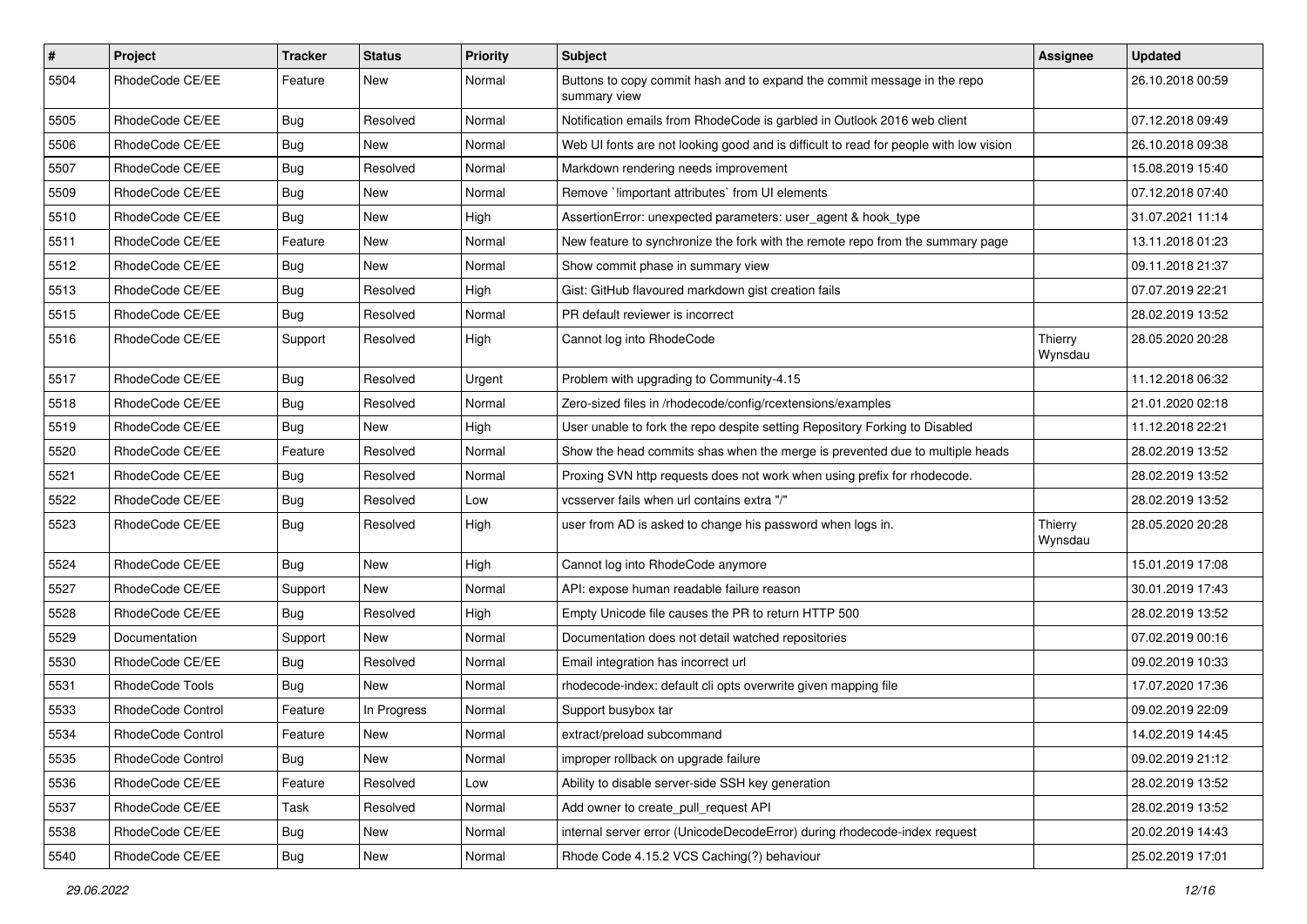| $\vert$ # | <b>Project</b>  | Tracker    | <b>Status</b> | <b>Priority</b> | <b>Subject</b>                                                                                                                    | Assignee           | <b>Updated</b>   |
|-----------|-----------------|------------|---------------|-----------------|-----------------------------------------------------------------------------------------------------------------------------------|--------------------|------------------|
| 5541      | RhodeCode CE/EE | Support    | <b>New</b>    | Normal          | <b>SVN Settings: Repository Patterns</b>                                                                                          |                    | 16.12.2019 15:35 |
| 5543      | RhodeCode CE/EE | Feature    | <b>New</b>    | Normal          | Repo API should have equivalent get repo audit logs() to User API call<br>get user audit logs()                                   |                    | 26.02.2019 12:22 |
| 5544      | RhodeCode CE/EE | Support    | Resolved      | Normal          | Use of authentication token with LDAP account results in account lockout when max<br>bad password attempts are configured in LDAP |                    | 27.02.2019 10:09 |
| 5545      | RhodeCode CE/EE | Bug        | New           | Normal          | Merge commit to contain the username/reponame of the origin                                                                       |                    | 28.02.2019 13:46 |
| 5546      | RhodeCode CE/EE | Support    | Resolved      | Normal          | experiments with mercurial 4.9                                                                                                    |                    | 26.03.2019 09:23 |
| 5547      | RhodeCode CE/EE | Bug        | New           | Normal          | UI not consistent between Firefox and Chrome                                                                                      |                    | 01.03.2019 23:35 |
| 5548      | RhodeCode CE/EE | Feature    | <b>New</b>    | Normal          | Initial Search API                                                                                                                | Peter Colledge     | 07.07.2019 22:21 |
| 5550      | RhodeCode CE/EE | <b>Bug</b> | <b>New</b>    | Normal          | 500 Internal Server Error   The server has either erred or is incapable of performing<br>the requested operation.                 |                    | 18.04.2019 17:12 |
| 5551      | Documentation   | Bug        | New           | Normal          | Mention LargeFile and LFS in the Backup page                                                                                      |                    | 21.04.2019 20:58 |
| 5552      | RhodeCode CE/EE | Feature    | <b>New</b>    | High            | PR dependency across repos                                                                                                        |                    | 22.06.2019 01:15 |
| 5553      | RhodeCode CE/EE | Bug        | <b>New</b>    | Normal          | Exceptions Tracker - Exception ID: 140095575901360 after upgrade to the lastes<br>version                                         | Thierry<br>Wynsdau | 10.07.2019 10:33 |
| 5554      | RhodeCode CE/EE | Support    | Resolved      | Normal          | How to increase number of commits shown in pagination on dashboard and<br>changelog                                               |                    | 21.01.2020 02:08 |
| 5555      | RhodeCode CE/EE | Bug        | Resolved      | Normal          | Making Repository Public does not update the Default User Permissions                                                             |                    | 28.05.2020 20:26 |
| 5556      | RhodeCode CE/EE | Bug        | <b>New</b>    | Normal          | After upgrade RhodeCode Enterprise, pull request via API adds repo owner as<br>default reviewer                                   |                    | 01.01.2020 13:09 |
| 5557      | RhodeCode CE/EE | Bug        | Resolved      | Normal          | Consider removing slashes from the RSS feed names                                                                                 |                    | 31.10.2019 19:54 |
| 5558      | RhodeCode CE/EE | Bug        | Resolved      | Low             | Commit compare window covers text                                                                                                 |                    | 08.07.2019 18:12 |
| 5559      | RhodeCode CE/EE | Bug        | <b>New</b>    | Normal          | Timezone handling issue on repos list                                                                                             |                    | 07.07.2019 22:19 |
| 5560      | RhodeCode CE/EE | <b>Bug</b> | Resolved      | High            | Check all permission API function to flush caches for auth perms                                                                  |                    | 08.06.2021 23:56 |
| 5561      | RhodeCode CE/EE | Bug        | Resolved      | Normal          | PR diff doesn't update when target changes                                                                                        |                    | 21.05.2020 11:53 |
| 5567      | RhodeCode CE/EE | Bug        | Resolved      | High            | Error after PR was updated                                                                                                        |                    | 20.01.2020 10:04 |
| 5569      | RhodeCode CE/EE | Bug        | Resolved      | Normal          | SshWrapper error                                                                                                                  |                    | 21.01.2020 02:02 |
| 5570      | RhodeCode CE/EE | <b>Bug</b> | New           | Normal          | Remap repositories always fail in RhodeCode community                                                                             |                    | 04.10.2019 14:50 |
| 5571      | RhodeCode CE/EE | Bug        | Resolved      | Normal          | redmine does not work with firefox any more                                                                                       |                    | 25.10.2019 12:38 |
| 5573      | RhodeCode CE/EE | Bug        | Resolved      | Normal          | Wrong notification Base Url for Email-Integrations                                                                                |                    | 16.01.2020 08:53 |
| 5574      | RhodeCode CE/EE | Feature    | Resolved      | Normal          | hg: Information for external hooks                                                                                                |                    | 30.07.2020 15:40 |
| 5575      | RhodeCode CE/EE | <b>Bug</b> | Resolved      | Low             | Filtering username containing '-' does not work in Admin audit log panel                                                          |                    | 20.01.2020 10:04 |
| 5576      | RhodeCode CE/EE | Bug        | Resolved      | High            | Hosting many repositories                                                                                                         | Craig Fairhurst    | 12.02.2020 12:55 |
| 5579      | RhodeCode CE/EE | <b>Bug</b> | Resolved      | Normal          | JS bug when a commit message can be parsed as a number                                                                            | Daniel D           | 20.01.2020 10:04 |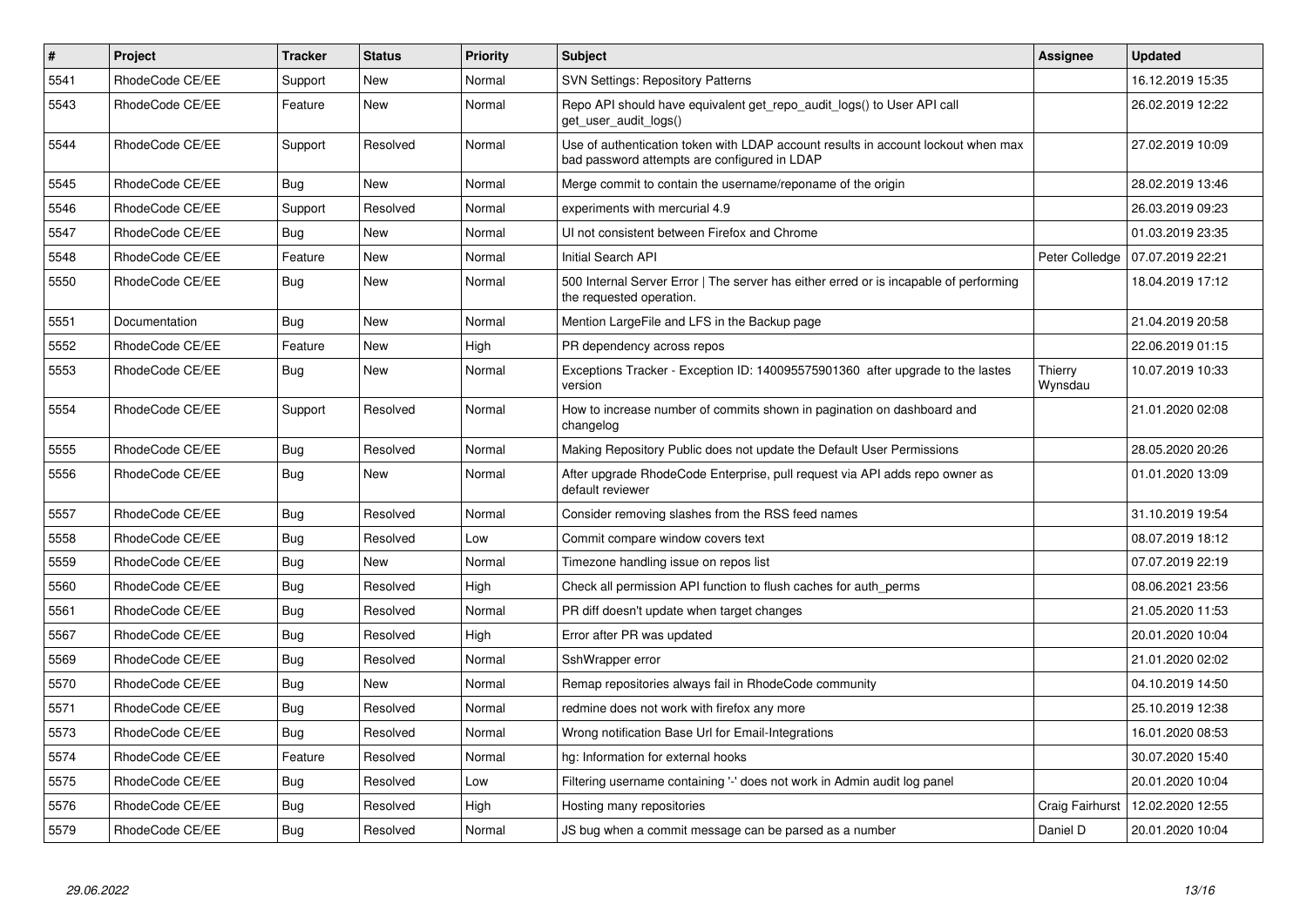| $\#$ | Project           | Tracker    | <b>Status</b> | <b>Priority</b> | Subject                                                                                        | <b>Assignee</b> | <b>Updated</b>   |
|------|-------------------|------------|---------------|-----------------|------------------------------------------------------------------------------------------------|-----------------|------------------|
| 5581 | RhodeCode CE/EE   | Feature    | Resolved      | Normal          | expose `send_email` option in the HTTP API, for `comment_commit` and<br>`comment_pull_request` | Daniel D        | 29.01.2020 11:46 |
| 5582 | RhodeCode Control | Feature    | New           | Normal          | Add the version number of a PR in the HTTP API                                                 |                 | 15.01.2020 10:45 |
| 5583 | RhodeCode CE/EE   | Feature    | Resolved      | Normal          | rcextensions hook for pull request comment                                                     |                 | 23.04.2020 13:42 |
| 5584 | RhodeCode CE/EE   | Feature    | New           | Normal          | "update pull request link" message on vcs client                                               |                 | 23.01.2020 10:32 |
| 5585 | RhodeCode CE/EE   | Feature    | Resolved      | Normal          | Minimize downtime on rccontrol upgrade                                                         |                 | 27.03.2020 09:45 |
| 5586 | RhodeCode CE/EE   | Feature    | <b>New</b>    | Normal          | @mention should be a link                                                                      |                 | 29.01.2020 11:46 |
| 5587 | RhodeCode CE/EE   | <b>Bug</b> | Resolved      | Normal          | Broken metatags in 4.18.1                                                                      | Marcin Lulek    | 29.01.2020 11:46 |
| 5588 | RhodeCode CE/EE   | <b>Bug</b> | New           | Normal          | wrong rendering of issue tracker pattern                                                       |                 | 29.01.2020 11:24 |
| 5590 | RhodeCode CE/EE   | <b>Bug</b> | New           | Normal          | Pull Request creation takes 2 minutes                                                          |                 | 28.05.2020 20:48 |
| 5591 | Documentation     | Support    | New           | Normal          | documentation typo                                                                             |                 | 04.02.2020 19:43 |
| 5593 | RhodeCode CE/EE   | Support    | New           | Normal          | SSH connections                                                                                |                 | 17.02.2020 16:18 |
| 5594 | RhodeCode CE/EE   | <b>Bug</b> | Resolved      | Normal          | Credentials in Repository Settings for Pull requests are exposed                               |                 | 28.05.2020 20:25 |
| 5595 | RhodeCode CE/EE   | Feature    | New           | Normal          | Group code review mail notification                                                            |                 | 03.03.2020 10:17 |
| 5596 | RhodeCode CE/EE   | <b>Bug</b> | Resolved      | Normal          | Pull Request duplicated after description edit                                                 |                 | 14.04.2020 13:28 |
| 5598 | Documentation     | <b>Bug</b> | New           | Low             | Typo in force delete command                                                                   |                 | 19.03.2020 20:10 |
| 5599 | RhodeCode CE/EE   | <b>Bug</b> | Resolved      | Normal          | SVN navigation to trunk fails                                                                  | Daniel D        | 04.04.2020 11:21 |
| 5600 | RhodeCode CE/EE   | Feature    | <b>New</b>    | Normal          | Change default repository landing page                                                         |                 | 27.01.2021 01:04 |
| 5601 | RhodeCode CE/EE   | Feature    | Resolved      | Normal          | Default navigation should be by branch name not commit id                                      |                 | 04.06.2020 23:51 |
| 5602 | RhodeCode CE/EE   | Feature    | Resolved      | Normal          | Copy full path only copies partial                                                             | Daniel D        | 30.03.2020 16:04 |
| 5603 | RhodeCode CE/EE   | Feature    | Resolved      | Normal          | Code search - highlight matching search terms                                                  |                 | 30.03.2020 11:16 |
| 5604 | RhodeCode CE/EE   | <b>Bug</b> | Resolved      | High            | Search error on second result page                                                             | Daniel D        | 30.03.2020 16:01 |
| 5605 | RhodeCode CE/EE   | <b>Bug</b> | Resolved      | Normal          | Cannot set subversion compatibility to 1.10                                                    |                 | 30.03.2020 17:27 |
| 5606 | RhodeCode CE/EE   | <b>Bug</b> | Resolved      | High            | SVN + ssh subdirectory failure                                                                 | Daniel D        | 09.04.2020 03:29 |
| 5608 | RhodeCode CE/EE   | Bug        | Resolved      | High            | svn+ssh user set incorrectly                                                                   | Daniel D        | 31.03.2020 18:21 |
| 5609 | RhodeCode CE/EE   | Support    | Resolved      | Normal          | Change git diff algorithm                                                                      |                 | 31.03.2020 22:08 |
| 5610 | RhodeCode CE/EE   | <b>Bug</b> | Resolved      | Normal          | Files navigation looses the at= <name> marker</name>                                           | Daniel D        | 03.10.2021 23:23 |
| 5611 | RhodeCode CE/EE   | Feature    | Resolved      | Normal          | Add information "is the pull request up to date?" in the PR page                               |                 | 03.10.2021 23:24 |
| 5612 | RhodeCode CE/EE   | <b>Bug</b> | New           | Low             | CPU cores getting maxed out by VCSServer on Repository Size request                            |                 | 03.10.2021 23:25 |
| 5613 | RhodeCode CE/EE   | Feature    | New           | Low             | Feature Request: Issue tracker link in new tab/window                                          |                 | 03.10.2021 23:25 |
| 5614 | RhodeCode CE/EE   | Feature    | Resolved      | Normal          | Show context function name in hg diffs                                                         |                 | 23.04.2020 13:43 |
| 5615 | RhodeCode CE/EE   | Feature    | Resolved      | Normal          | Misleading message in PR diff view "File was deleted in this version"                          | Daniel D        | 23.04.2020 17:40 |
| 5617 | RhodeCode CE/EE   | Feature    | New           | Normal          | Allow PRs to non-head bookmarks                                                                |                 | 20.05.2020 12:25 |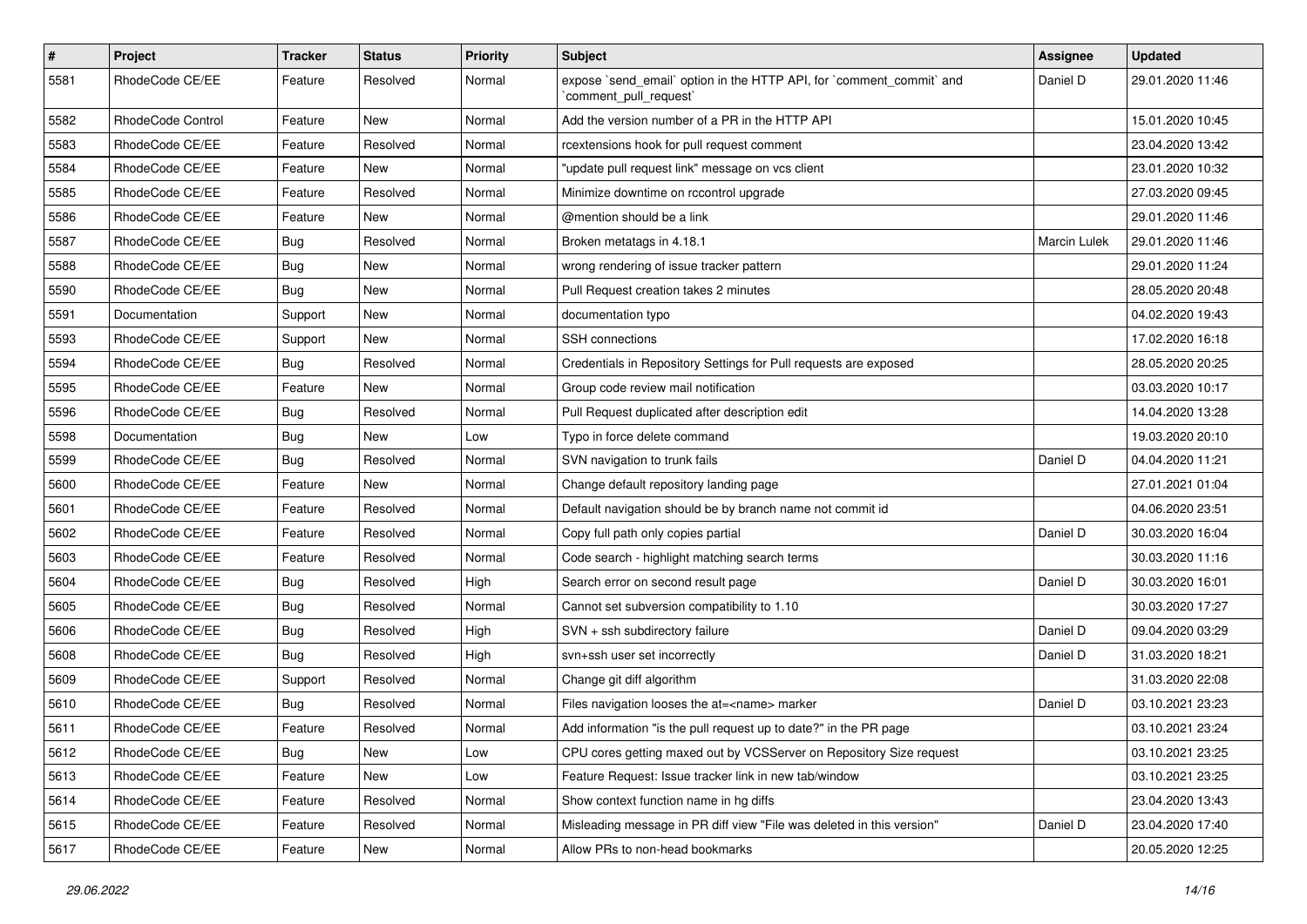| $\vert$ # | Project         | <b>Tracker</b> | <b>Status</b> | <b>Priority</b> | <b>Subject</b>                                                                                                        | Assignee | <b>Updated</b>   |
|-----------|-----------------|----------------|---------------|-----------------|-----------------------------------------------------------------------------------------------------------------------|----------|------------------|
| 5618      | RhodeCode CE/EE | Support        | <b>New</b>    | Normal          | Getting HTTP 502 Bad Gateway when trying to push (or clone) on a slow network                                         |          | 27.05.2020 21:56 |
| 5619      | RhodeCode CE/EE | Bug            | Resolved      | Normal          | Setting Landing Commit to SVN Trunk results in Files tab hitting a 404                                                |          | 04.06.2020 23:51 |
| 5620      | RhodeCode CE/EE | Bug            | Resolved      | Normal          | Regression of mail rendering in Thunderbird                                                                           |          | 15.06.2020 16:45 |
| 5621      | RhodeCode CE/EE | <b>Bug</b>     | Resolved      | Urgent          | $LDAP + User Groups$ authentication plugin not working after upgrade to 4.19. $x$                                     |          | 15.06.2020 17:56 |
| 5622      | RhodeCode CE/EE | Bug            | Resolved      | High            | Upgrade from 4.18.3 to 4.19.3 broke all PRs                                                                           |          | 28.07.2020 16:44 |
| 5623      | RhodeCode CE/EE | <b>Bug</b>     | Resolved      | Normal          | Credentials for remote repository URL leaking in Repository Header                                                    |          | 22.07.2020 00:47 |
| 5624      | RhodeCode CE/EE | Bug            | New           | Normal          | Timeout when trying to test SMTP email configuration                                                                  |          | 01.07.2020 20:01 |
| 5625      | Documentation   | <b>Bug</b>     | New           | Normal          | Feedback on RhodeCode Full-text search docs                                                                           |          | 02.07.2020 19:22 |
| 5626      | RhodeCode CE/EE | Bug            | <b>New</b>    | Normal          | Whoosh full-text indexing is fully indexing all repos, not recognizing forks                                          |          | 02.07.2020 19:24 |
| 5627      | Documentation   | Bug            | New           | Normal          | Immediate re-run of rhodecode-index throws warnings on some repos (and suggests<br>rebuild from scratch)              |          | 02.07.2020 19:41 |
| 5628      | Documentation   | Bug            | <b>New</b>    | Normal          | Problems with SSH Connection docs                                                                                     |          | 06.05.2022 21:14 |
| 5629      | RhodeCode CE/EE | <b>Bug</b>     | <b>New</b>    | Normal          | Diff truncated on small files                                                                                         |          | 21.07.2020 08:58 |
| 5630      | RhodeCode CE/EE | Bug            | New           | Normal          | Inline comments do not follow the line of code                                                                        |          | 21.07.2020 11:25 |
| 5631      | RhodeCode CE/EE | Feature        | New           | Normal          | Change target of PR                                                                                                   |          | 31.07.2020 17:05 |
| 5632      | RhodeCode CE/EE | <b>Bug</b>     | <b>New</b>    | Normal          | Missing Parent Folder for Personal Repo lacks proper handling                                                         |          | 03.08.2020 07:56 |
| 5633      | RhodeCode CE/EE | Bug            | Resolved      | Normal          | Moderately large pull requests fail because inefficient use of reviewer_data_json<br>column in pull requests table    |          | 12.10.2020 23:13 |
| 5634      | RhodeCode CE/EE | Bug            | Resolved      | Normal          | Quick Search Toolbar bugs out if pull request contains unicode double quote<br>character                              |          | 12.10.2020 23:13 |
| 5635      | RhodeCode CE/EE | Feature        | Resolved      | Normal          | Remember column sorted by of the "Pull Requests You Participate In" table                                             |          | 30.11.2020 22:30 |
| 5636      | RhodeCode CE/EE | Bug            | Resolved      | High            | Remap and Rescan 500 Internal Server Error                                                                            |          | 30.04.2021 08:53 |
| 5637      | RhodeCode CE/EE | Feature        | <b>New</b>    | Normal          | Clone URL templates - add per repository/namespace                                                                    |          | 29.10.2020 09:38 |
| 5638      | RhodeCode CE/EE | Feature        | New           | Normal          | Add "Copy full url path" button                                                                                       |          | 05.02.2021 20:23 |
| 5639      | RhodeCode CE/EE | Support        | New           | High            | 500 Internal Server Error   The server has either erred  after importing Database<br>from backup                      |          | 22.11.2020 09:15 |
| 5641      | RhodeCode CE/EE | Feature        | New           | Normal          | "Add draft" / (x) button usability                                                                                    |          | 30.11.2020 20:53 |
| 5642      | RhodeCode CE/EE | Feature        | Resolved      | Normal          | pull request version column in commit list                                                                            |          | 30.04.2021 08:53 |
| 5643      | RhodeCode CE/EE | Feature        | Resolved      | Low             | jump to bottom of review                                                                                              |          | 30.04.2021 08:53 |
| 5644      | RhodeCode CE/EE | Bug            | New           | Normal          | PR inks to comments not working if files are collapsed                                                                |          | 02.12.2020 10:42 |
| 5645      | RhodeCode CE/EE | Bug            | New           | High            | Rhodecode returns 400 Bad request on huge mercurial repos                                                             |          | 18.12.2020 06:29 |
| 5649      | RhodeCode CE/EE | Bug            | New           | Normal          | test-file-upload                                                                                                      |          | 17.12.2020 23:08 |
| 5651      | RhodeCode CE/EE | Bug            | Resolved      | Normal          | Pull requests can get stuck if the diff is too large (it was created by mistake but we<br>can't open it to delete it) |          | 30.04.2021 08:53 |